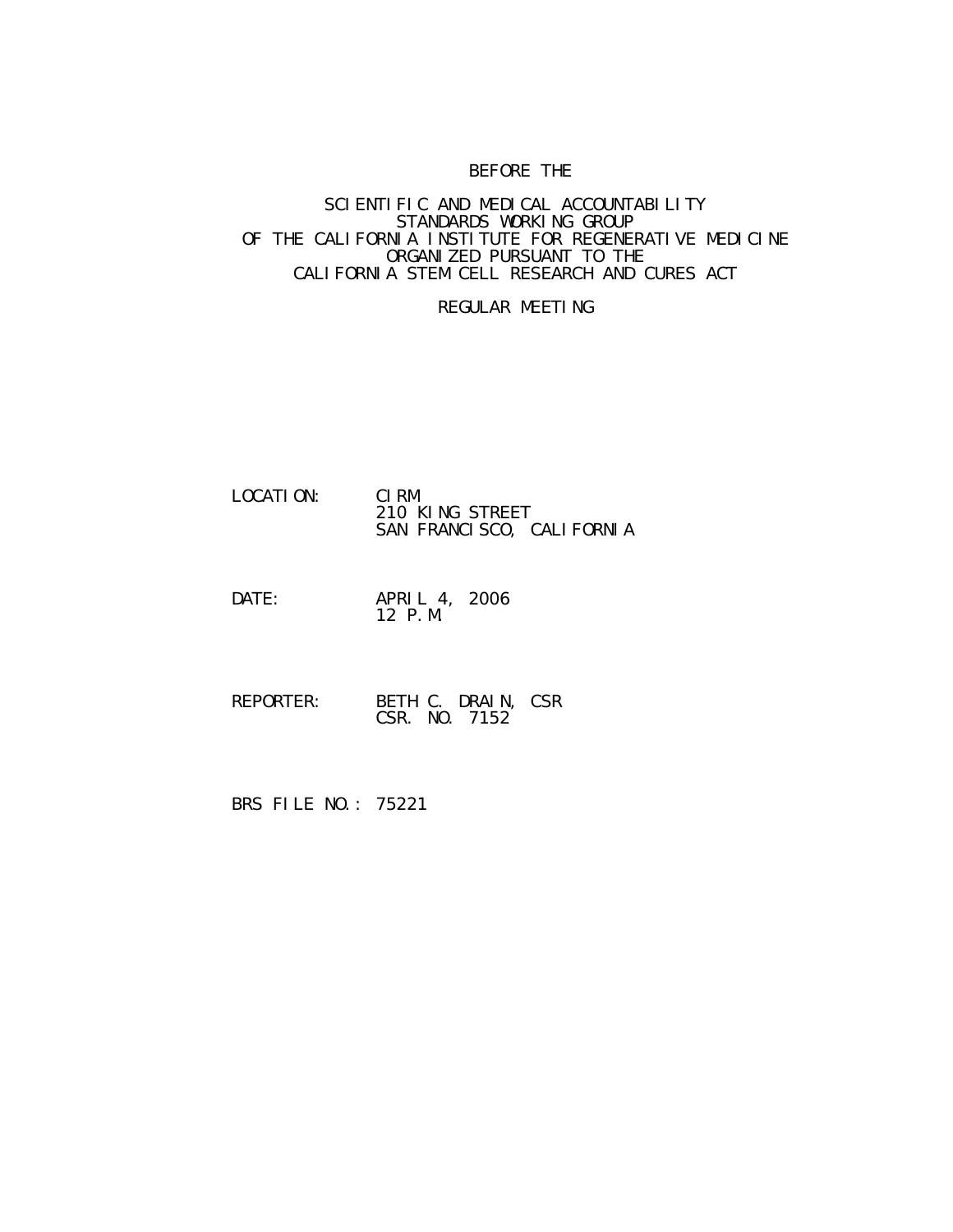| $\mathbf{1}$   |                                                 |          |
|----------------|-------------------------------------------------|----------|
| $\overline{2}$ | INDEX                                           |          |
| 3              |                                                 |          |
| 4              | I TEM<br><b>DESCRIPTION</b>                     | PAGE NO. |
| 5              | CIRM STAFF PROGRESS REPORT                      | 3        |
| 6              | CONSI DERATI ON OF REGULATI ONS GOVERNING       | 6        |
| $\overline{7}$ | THE USE OF HUMAN TISSUE IN CIRM-FUNDED RESEARCH |          |
| 8              | ADJOURNMENT                                     | 34       |
| 9              |                                                 |          |
| 10             |                                                 |          |
| 11             |                                                 |          |
| 12             |                                                 |          |
| 13             |                                                 |          |
| 14             |                                                 |          |
| 15             |                                                 |          |
| 16             |                                                 |          |
| 17             |                                                 |          |
| 18             |                                                 |          |
| 19             |                                                 |          |
| 20             |                                                 |          |
| 21             |                                                 |          |
| 22             |                                                 |          |
| 23             |                                                 |          |
| 24             |                                                 |          |
| 25             |                                                 |          |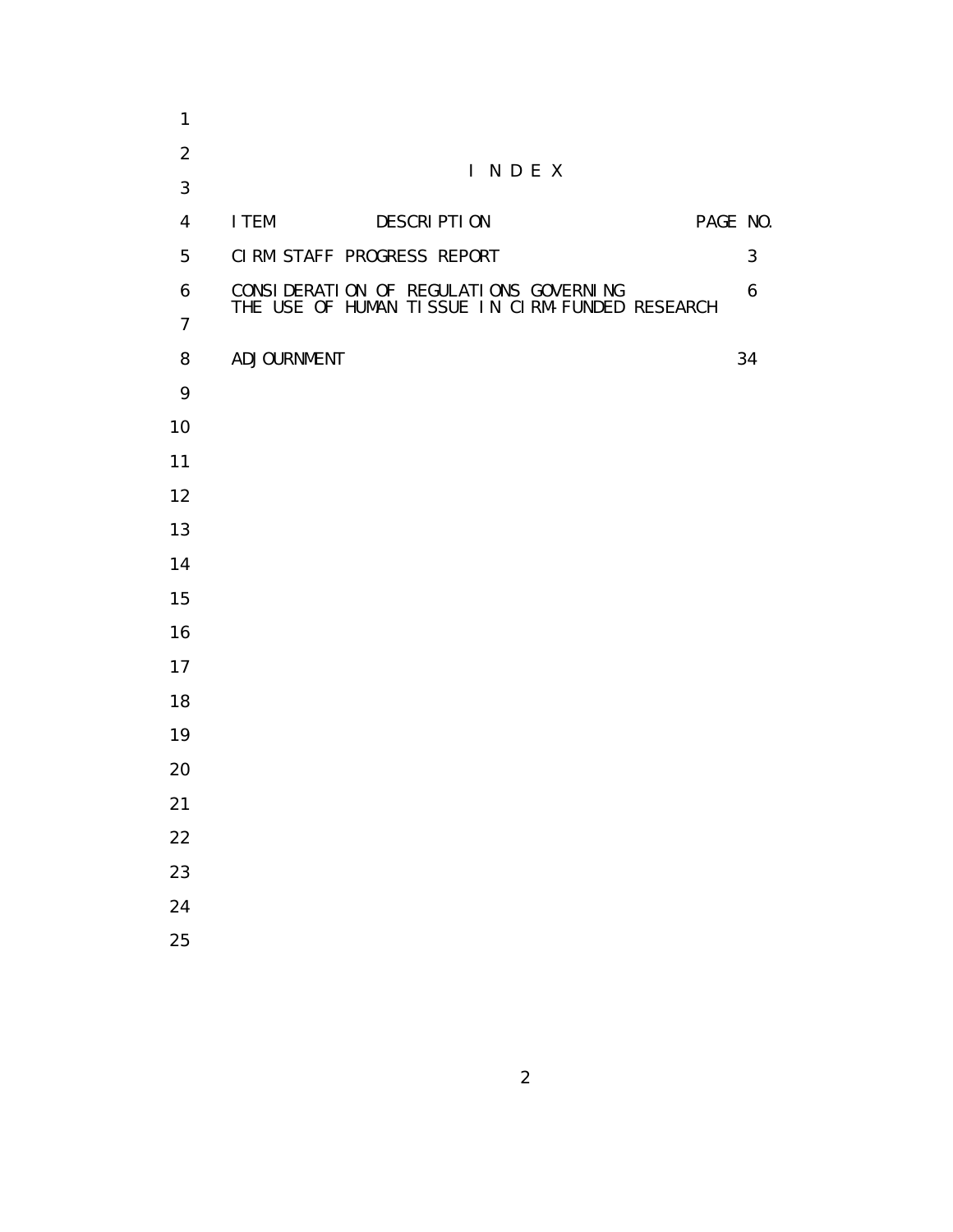1 STANDARDS WORKING GROUP TELECONFERENCE MEETING 2 TUESDAY, APRIL 4, 2006 3 4 CHAIRMAN LO: GEOFF, DO YOU WANT TO SORT OF 5 GIVE US A STAFF PROGRESS REPORT ON SORT OF EVERYTHING 6 THAT'S HAPPENING WITH THE ICOC AND CIRM. 7 MR. LOMAX: SURE. I'LL DO A QUICK 8 WALK-THROUGH THE PROGRESS. ZACH ALREADY TOUCHED ON THE 9 FACT THAT THE REGULATIONS, THEY WERE, OF COURSE, THE 10 RECOMMENDED REGULATIONS THAT WERE PASSED OUT IN 11 JANUARY, WERE APPROVED BY THE ICOC, AND I WOULD ADD 12 VERY WELL RECEIVED BY THE ICOC. AND BERNIE WAS A 13 TREMENDOUS HELP IN REALLY ORIENTING THEM TO OUR WORK, 14 AND WE'RE PLEASED ABOUT THAT. 15 THEY WERE THEN WHAT WE CALL NOTICED IN THE 16 CALIFORNIA REGULATORY REGISTER ON THE 17TH OF MARCH. 17 THIS NOTICE FORMALLY INITIATES THE PUBLIC COMMENTING 18 PERIOD. WE ARE COMPILING COMMENTS AT THIS TIME. THE 19 MAJORITY OF OUR COMMENTS ARE COMMENTS THAT WE'VE 20 ALREADY RECEIVED DURING OUR PROGRESS OVER THE PAST SIX 21 MONTHS, WHICH YOU HAVE HAD SUMMARIZED. I WOULD SAY THE 22 COMMENTS TO DATE HAVE LARGELY -- WE HAVEN'T HAD ANY 23 FORMAL COMMENTS, BUT WE HAVE HAD A NUMBER OF INQUIRIES 24 FROM PARTICULARLY THE GRANTEE TYPES OF INSTITUTIONS WHO 25 WOULD HAVE TO IMPLEMENT THE REGULATIONS INQUIRING ABOUT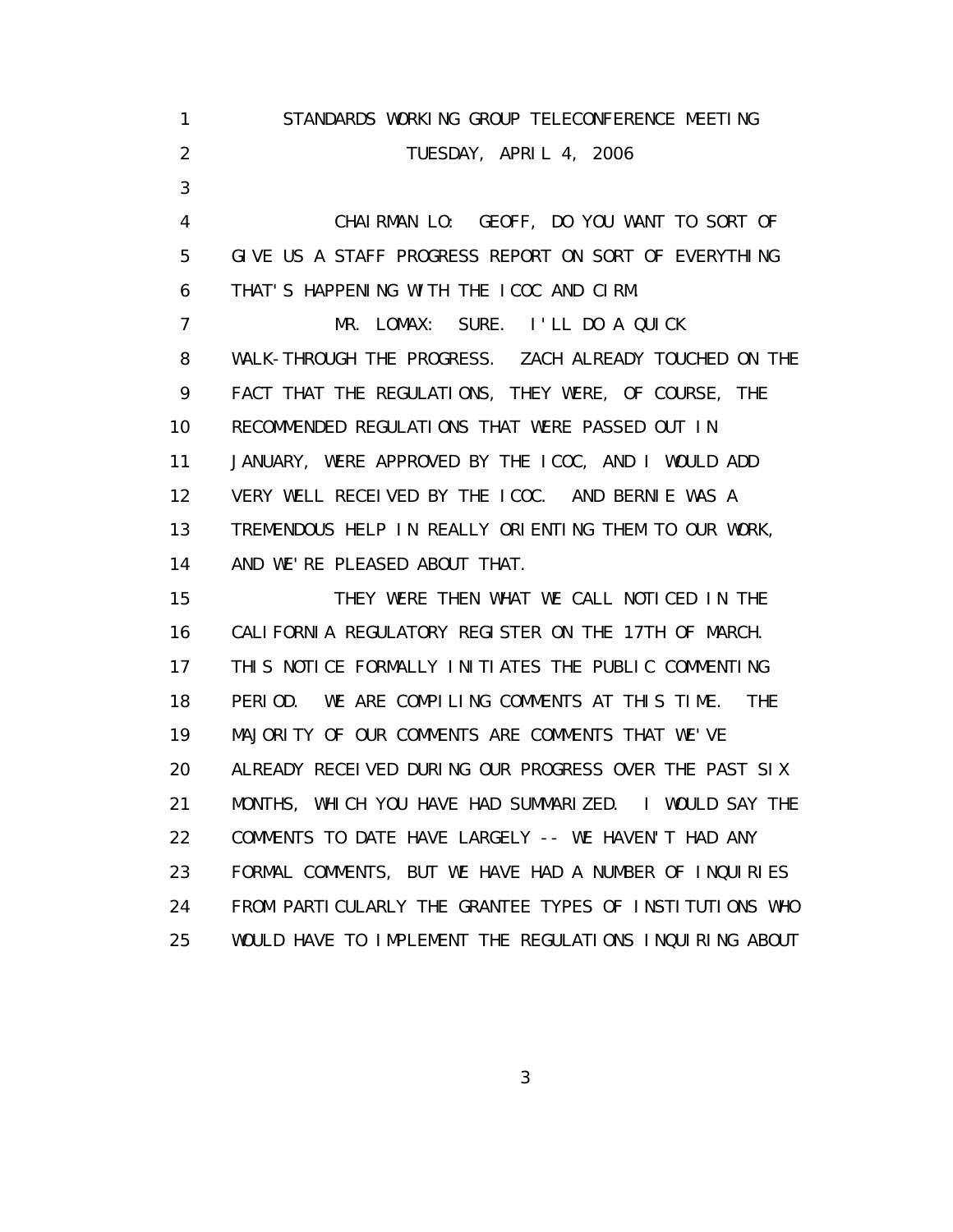1 THE REGULATIONS. SO WHAT WE ARE PLEASED ABOUT WITH 2 THIS LINE OF COMMUNICATION IS THAT IT OFFERS THEM A 3 CHANCE TO SORT OF ASK INTELLIGENT QUESTIONS, AND THEY 4 WILL ULTIMATELY BE COMMENTING; BUT BY SORT OF ASKING US 5 QUESTIONS ABOUT THE REGULATIONS IN ADVANCE, THAT SHOULD 6 MEAN THAT THE ACTUAL COMMENTS WE GET ARE VERY FOCUSED 7 AND VERY INFORMED AS OPPOSED TO KIND OF VERY BROAD. SO 8 I'M VERY PLEASED ABOUT THAT LEVEL OF INTERACTION AND 9 LOOKING FORWARD ULTIMATELY TO GETTING COMMENTS THAT 10 WILL BE FOCUSED AND ALLOW US TO ADDRESS THEM. 11 THE PLAN WILL BE AS COMMENTS EMERGE, WHAT 12 WE'D LIKE TO BE ABLE TO DO IS START TO PUT MATERIALS

 13 OUT, ADDITIONAL SUMMARY MATERIALS, SO THAT YOU WILL 14 HAVE A CHANCE TO SEE THE FLAVOR OF WHAT'S BEING SAID 15 AND CONSIDERED WELL IN ADVANCE OF THE MEETING WE HAVE 16 SCHEDULED IN MARCH SO THAT WHEN WE SIT DOWN IN MARCH TO 17 DISCUSS ISSUES AND POTENTIAL REVISIONS TO THE 18 REGULATIONS, THAT YOU'RE NOT GETTING THEM COLD FOR THE

19 FIRST TIME, BUT RATHER THERE'S BEEN SOME ABILITY --

20 DR. HALL: IN MAY.

 21 MR. LOMAX: IN MAY. EXCUSE ME. I'M GETTING 22 THE M MONTHS CONFUSED.

23 AS A REMINDER, ANY FORMAL MODIFICATIONS TO 24 THE REGULATIONS WILL HAVE TO BE APPROVED AT THE MAY 5TH 25 MEETING, AND THEN THERE'S AN ICOC MEETING SHORTLY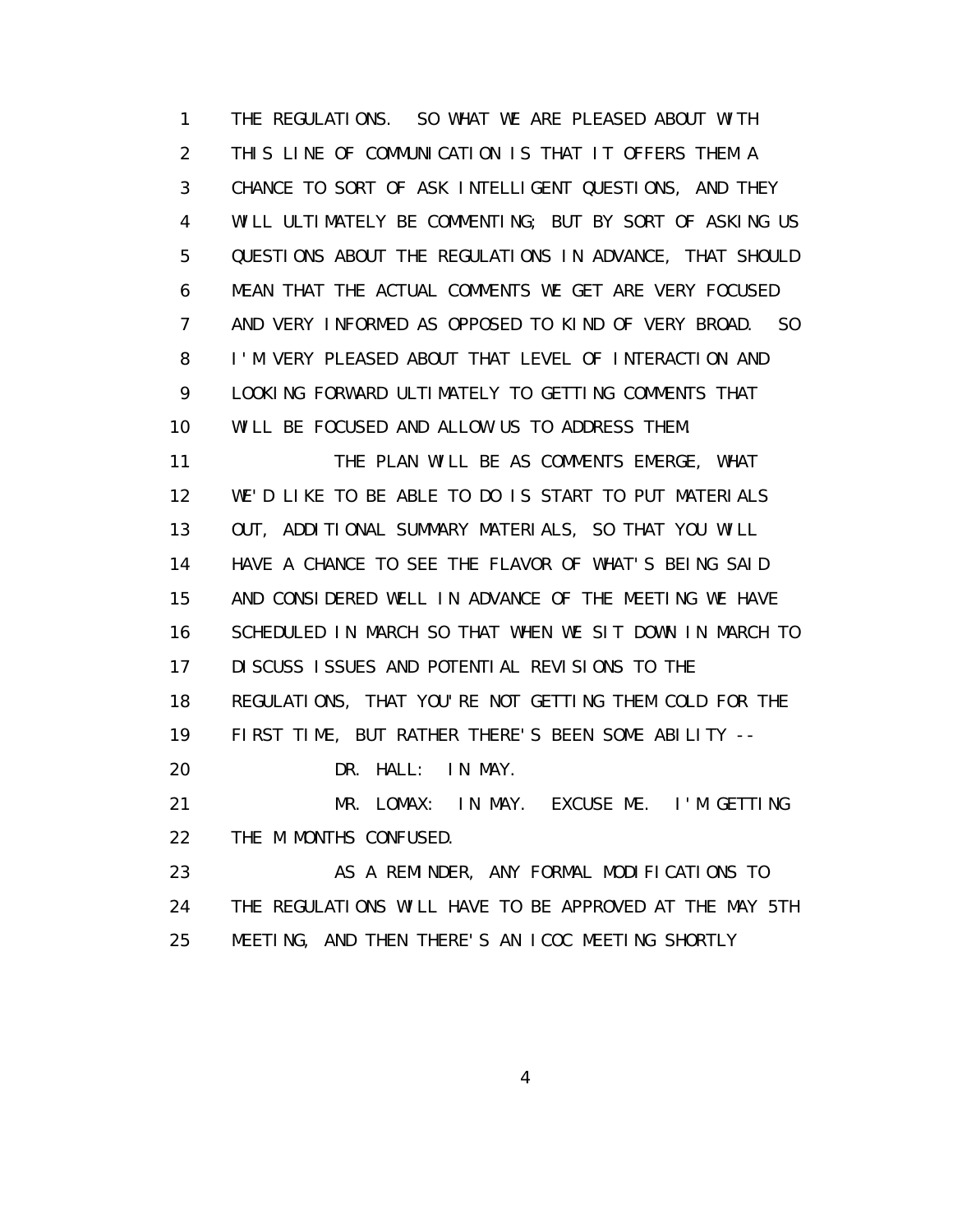1 THEREAFTER. SO THAT MAY 3D DATE IS PARTICULARLY 2 IMPORTANT IN TERMS OF COMING TO CLOSURE ON THE OFFICE 3 OF ADMINISTRATIVE LAW AND THE REGULATORY PROCESS FOR 4 OUR FIRST ROUND OF REGULATIONS.

5 AS BERNIE INDICATED, WHAT WE'RE DISCUSSING 6 TODAY ARE NOT AMENDMENTS TO THOSE REGULATIONS, RATHER 7 IT WOULD BE A SEPARATE SUBMISSION THAT WOULD GO TO THE 8 OFFICE OF ADMINISTRATIVE LAW. IT WOULD REPEAT THIS 9 PROCESS, SO WE'RE NOT CONSIDERING AMENDMENTS TO THOSE 10 REGULATIONS TODAY.

 11 CHAIRMAN LO: GEOFF, THANKS. CAN YOU REMIND 12 US WHEN THE PUBLIC COMMENT PERIOD IS OFFICIALLY OVER? 13 MR. LOMAX: IT'S OVER, I WANT TO SAY, THE 14 FIRST OF MAY. IT'S WITHIN A FEW DAYS OF OUR MAY 3D 15 MEETING, SO I CAN CHECK THAT AND GET BACK TO YOU, BUT 16 IT'S SOMEWHERE RIGHT AROUND THE BEGINNING OF MAY. 17 DR. KORDOWER: JEFF KORDOWER. SORRY I'M 18 LATE. 19 CHAIRMAN LO: HI, JEFF. WELCOME. 20 JEFF, WE JUST WERE SORT OF GOING OVER SORT OF 21 WHAT THE STATUS IS OF THE REGULATIONS THAT THE ICOC 22 APPROVED AND OUR NOW PUBLIC COMMENT PERIOD THAT WILL BE 23 TO MODIFY AND RESPOND TO PUBLIC COMMENTS AT OUR MAY 3D 24 MEETING. BUT NOW WHAT I'D LIKE TO DO IS TURN TO THE 25 TOPICS OF THE DAY, WHICH, AS ZACH HALL MENTIONED, IS TO

 $\sim$  5  $\sim$  5  $\sim$  5  $\sim$  5  $\sim$  5  $\sim$  5  $\sim$  5  $\sim$  5  $\sim$  5  $\sim$  5  $\sim$  5  $\sim$  5  $\sim$  5  $\sim$  5  $\sim$  5  $\sim$  5  $\sim$  5  $\sim$  5  $\sim$  5  $\sim$  5  $\sim$  5  $\sim$  5  $\sim$  5  $\sim$  5  $\sim$  5  $\sim$  5  $\sim$  5  $\sim$  5  $\sim$  5  $\sim$  5  $\sim$  5  $\sim$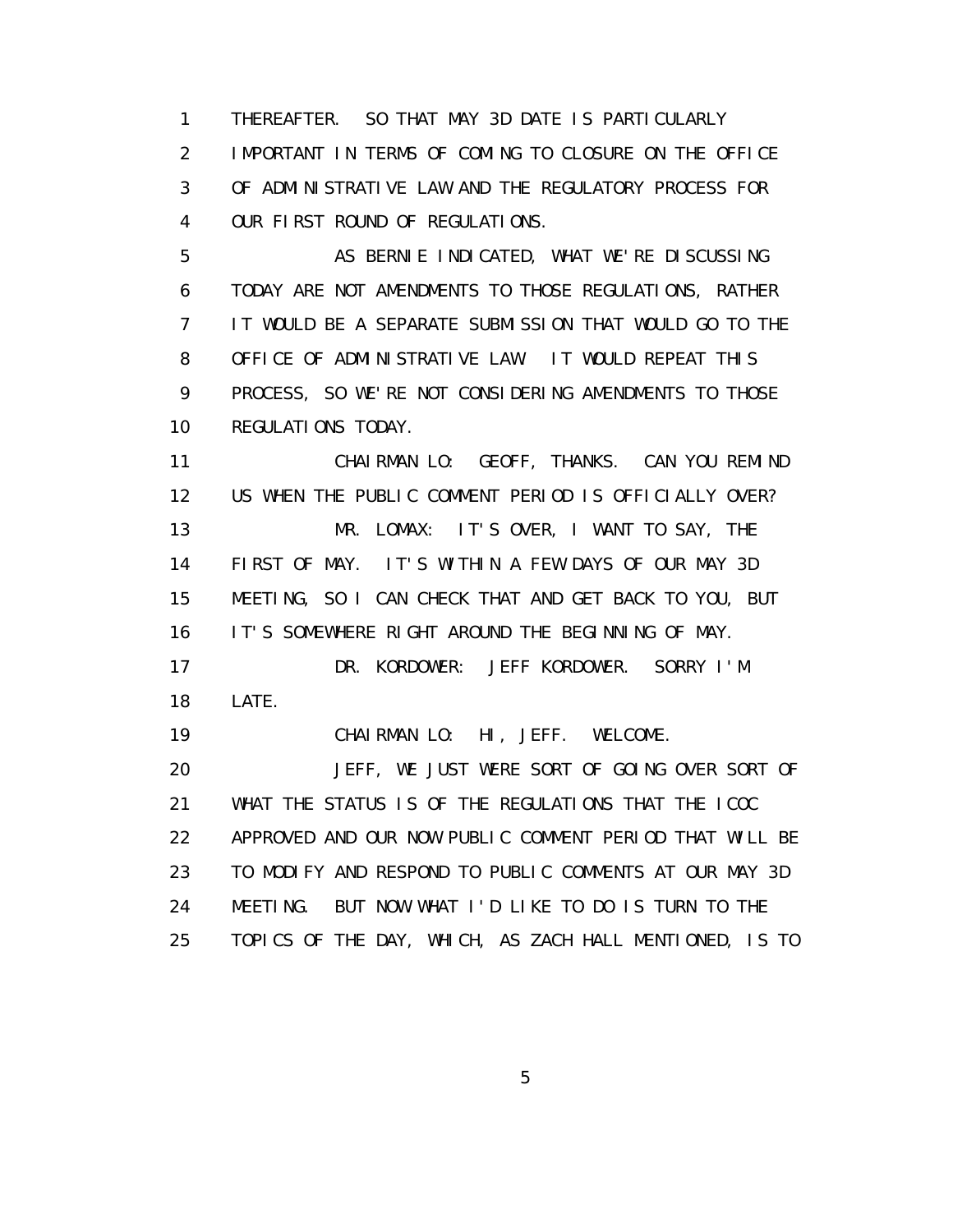1 PUT IN PLACE OR TO MAKE A, NOT A RECOMMENDATION, BUT TO 2 GIVE A SENSE OF THE SWG TO THE ICOC REGARDING INTERIM 3 REGULATIONS FOR FETAL TISSUE RESEARCH.

 4 AND, AS ZACH MENTIONED, IT IS ANTICIPATED THE 5 TRAINING GRANTS WE FUNDED WILL BE IMPORTANT TO HAVE IN 6 PLACE SOME REGULATION FOR FETAL TISSUE RESEARCH, WHICH 7 SOME OF THE GRANTEES -- THE TRAINEES MAY WANT TO WORK 8 ON.

 9 WHAT WE'RE PROPOSING IS THAT WE TODAY PASS AN 10 INTERIM SET OF REGULATIONS THAT REALLY JUST SORT OF 11 FORMALIZES EXISTING FEDERAL, STATE LAW AND REGULATIONS. 12 THERE ARE OBVIOUSLY A LOT OF COMPLICATED ISSUES THAT 13 REQUIRE MUCH MORE DISCUSSION THAT WE CAN'T DO TODAY, 14 BUT WHAT THIS INTERIM REGULATION WILL DO IS KICK OFF 15 THE REGULATORY PROCESS WITH A 270 -- IT WILL BE IN 16 PLACE FOR 270 DAYS WHILE WE'LL HAVE A CHANCE DURING 17 THAT PERIOD TO GO BACK, MODIFY, DEVELOP A FORMAL 18 SUBMISSION FOR INTERIM REGULATIONS TO THE ICOC, WHICH 19 WILL THEN GO TO A SEPARATE 45-DAY NOTICE PERIOD. THESE 20 WILL BE SEPARATE THAN THE REGULATIONS ALREADY OUT FOR 21 PUBLIC COMMENT. IS THAT CLEAR TO EVERYBODY? 22 DR. KORDOWER: NO, I GOT IT. 23 CHAIRMAN LO: GREAT. NOW, LET ME SORT OF 24 START BY TRYING TO SET THE STAGE AND THEN PAT KING AND 25 ALTA CHARO HAVE BOTH WORKED ON REGULATIONS REGARDING

 $\sim$  6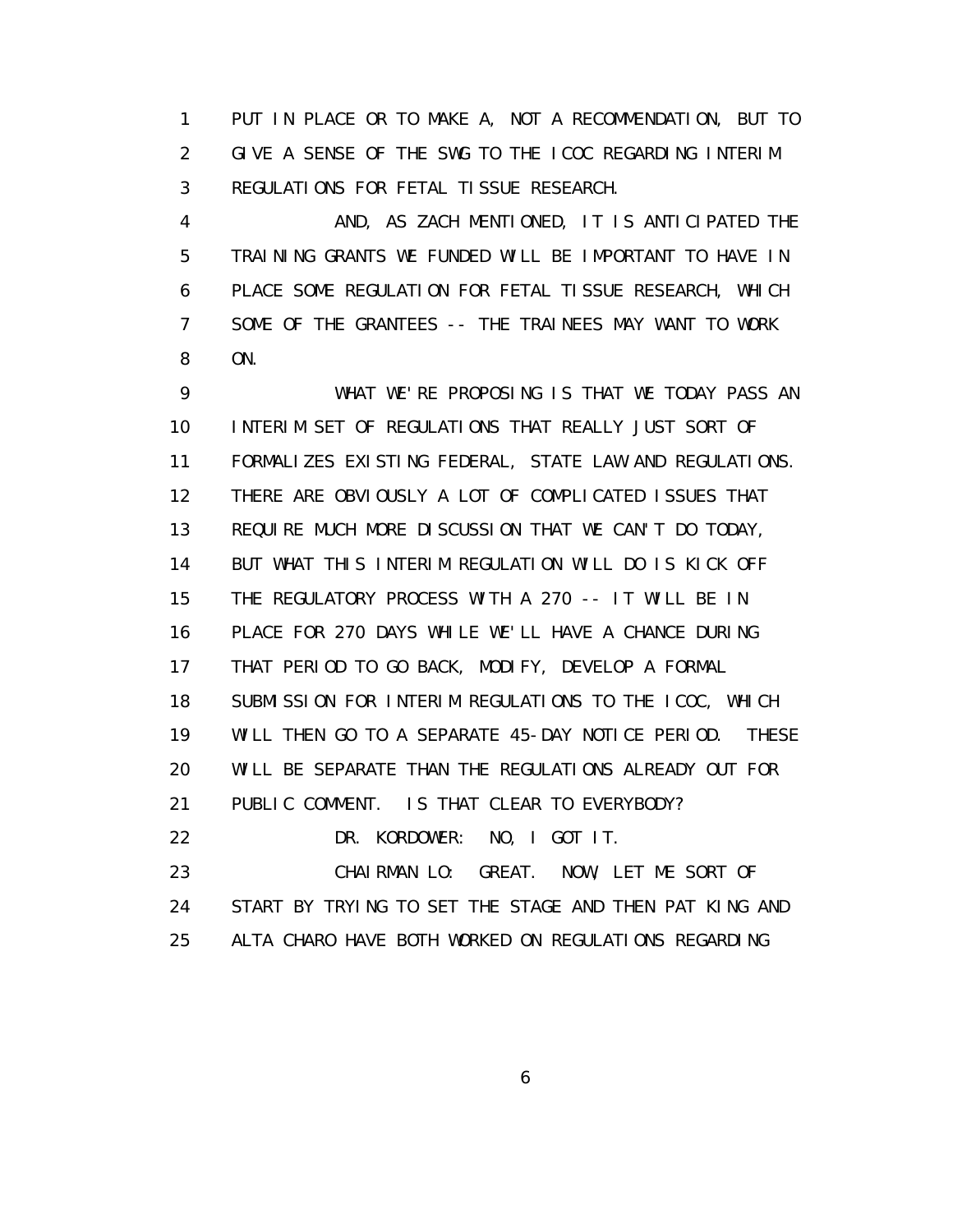1 THIS VERY ISSUE. AND I'M GOING TO SORT OF MAKE SURE TO 2 DRAW ON THEIR EXPERTISE VERY HEAVILY.

 3 IF WE LOOK AT CURRENT REGULATIONS, THE STATE 4 AND FEDERAL LAW REALLY SORT OF ENUNCIATES TWO GENERAL 5 PRINCIPLES. ONE IS THAT TO USE FETAL TISSUE FOR ANY 6 KIND OF RESEARCH, YOU MUST OBTAIN INFORMED CONSENT FROM 7 THE WOMAN PROVIDING THE FETAL TISSUE. AND THE SECOND 8 ISSUE IS THAT THE CONSENT PROCESS FOR DONATING FOR 9 RESEARCH MUST BE SEPARATE FROM THE CONSENT PROCESS TO 10 UNDERGO A TERMINATION OF PREGNANCY.

11 DR. KORDOWER: AND SUBSEQUENT TO.

 12 CHAIRMAN LO: RIGHT. SUBSEQUENT TO. THE 13 IDEA IS THAT THE PROSPECT OF DONATING FOR RESEARCH 14 SHOULD NOT BE ANY SORT OF INDUCEMENT TO A WOMAN TO 15 TERMINATE PREGNANCY WHICH OTHERWISE WOULD WANT TO. AND 16 THIS IS CODIFIED ACTUALLY IN FEDERAL LAW, THE NATIONAL 17 ORGAN TRANSPLANT ACT. I THINK IT'S ALSO WELL 18 ESTABLISHED IN A SORT OF ETHICS AS SORT OF A CONSENSUS. 19 WHAT WE'RE PROPOSING IS THIS NEW SECTION 100085, USE OF 20 FETAL TISSUE, WHICH TRIES TO SUMMARIZE AND CODIFY AS 21 REGULATION THE RELEVANT PARTS OF EXISTING LAW AND 22 REGULATIONS.

23 NOW, HAVING SAID THAT -- WE CAN GET TO THOSE 24 DETAILS. BUT HAVING SAID THAT, THERE ARE A LOT OF 25 OTHER ISSUES THAT ARE RAISED. AND PAT KING AND ROB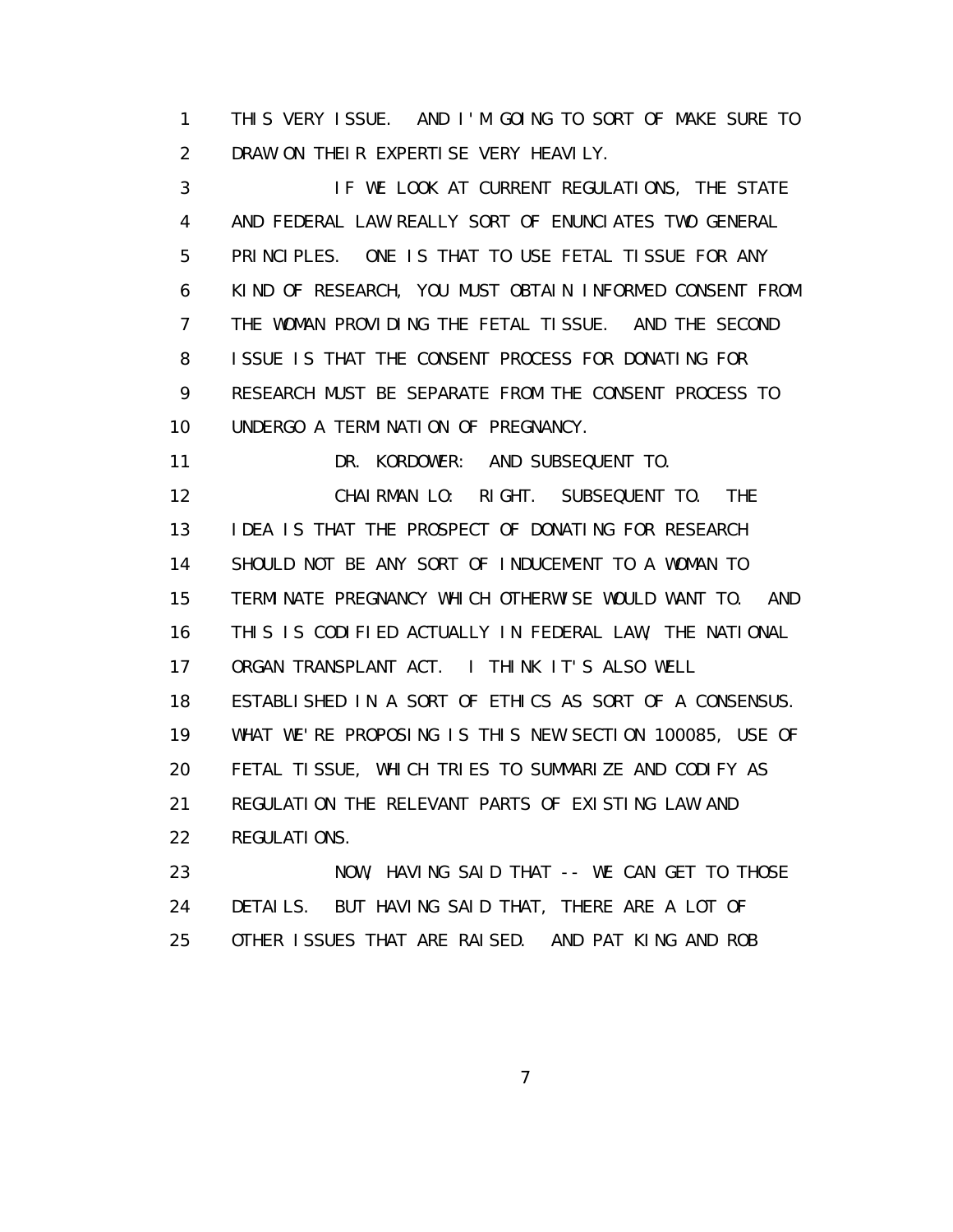1 TAYLOR HAVE HAD, I THINK, A VERY, TO ME, ENLIGHTENING, 2 ILLUMINATING DISCUSSION ON THE INTERNET AS TO A COUPLE 3 OF OTHER ISSUES THAT TOUCH ON THIS FETAL TISSUE FOR 4 RESEARCH. AND THOSE TWO ISSUES HAVE TO DO WITH CONSENT 5 FROM THE FATHER OF THE FETUS TO USE THE MATERIALS FOR 6 STEM CELL DERIVATION. THAT'S NOT CURRENTLY COVERED IN 7 EXISTING LAW AND REGULATION. AND SECONDLY, THE ISSUE 8 OF THE ROLE OF THE RESEARCHER IN PROCURING THE TISSUE 9 LITERALLY IN THE DELIVERY ROOM -- OPERATING ROOM AS 10 OPPOSED TO RELYING ON THIRD-PARTY PROCURERS.

 11 THESE, I THINK, ARE ISSUES WE WILL NEED TO 12 THINK THROUGH IN THE 270-DAY COMMENT PERIOD. AND AS I 13 LOOK AHEAD TO WHAT WE EVENTUALLY RECOMMEND TO THE ICOC 14 AS SORT OF DRAFT FINAL REGULATIONS, I THINK WE'LL WANT 15 TO ADDRESS THEM. I DON'T THINK WE CAN SETTLE THAT 16 TODAY, AND I DON'T THINK WE SHOULD BECAUSE WE WANT TO 17 GET MUCH MORE PUBLIC COMMENT AND SORT OF THE REST OF 18 THE COMMITTEE INVOLVED. I THOUGHT IF WE CAN AGREE ON 19 SORT OF THE INTERIM REGULATIONS TO AT LEAST START THE 20 DISCUSSION OF THE OTHER TWO ISSUES.

 21 LET ME STOP HERE AND MAYBE INVITE PAT, ALTA, 22 AND ROB, WHO HAVE ALREADY BEEN THINKING ABOUT THIS, TO 23 STEP IN. PAT, DO YOU WANT TO START OUT AND HELP US PUT 24 THIS IN CONTEXT?

25 MS. KING: WELL, I RAISED THE QUESTION OF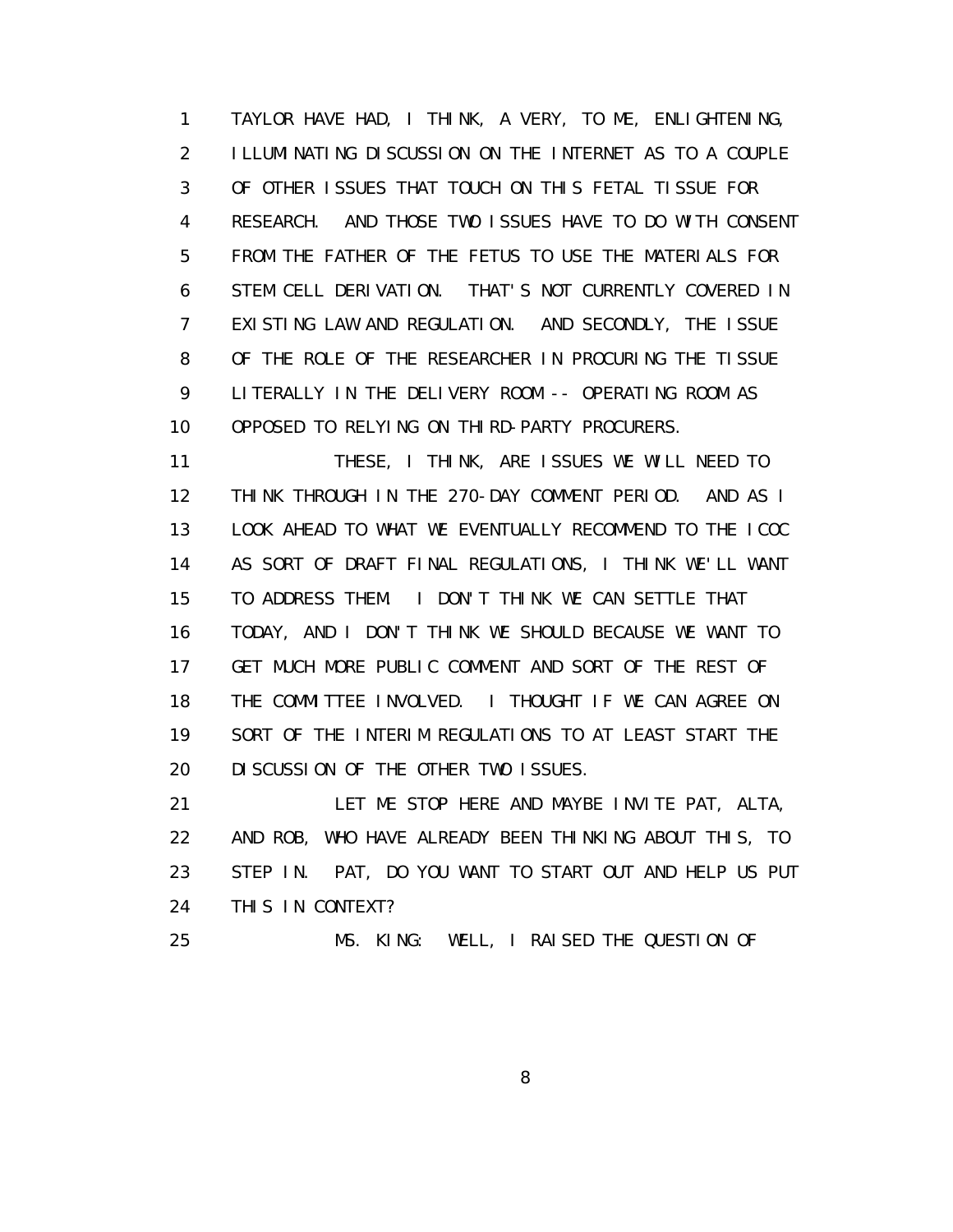1 PROCUREMENT FOR THE FOLLOWING REASONS. I WANT TO MAKE 2 IT CLEAR AT THE OUTSET THAT, AND THIS IS NOT -- IF 3 ANYTHING, I'VE ALWAYS BEEN PRO CHOICE, SO I'M NOT 4 RAISING THESE QUESTIONS BECAUSE I HAVE CONCERNS ABOUT 5 ABORTION.

 6 WHEN I WORKED ON THE EFFORT THAT NIH MADE TO 7 HAVE REGULATIONS FOR FETAL TISSUE, ONE OF THE QUESTIONS 8 WAS PROCUREMENT. SOME RESEARCHERS EXPRESSED DISCOMFORT 9 AT PROCURING DIRECTLY FROM PHYSICIANS WHO PERFORM 10 ABORTIONS. AS A PRACTICAL MATTER, MOST ABORTIONS ARE 11 PERFORMED IN ABORTION CLINICS. SO THERE WAS A LONG 12 DISCUSSION ABOUT HAVING EITHER FOR-PROFIT OR NONPROFIT 13 THIRD PARTIES THAT WERE IN THE PROCUREMENT CHAIN 14 BETWEEN THE PHYSICIAN ATTENDING THE WOMAN AND THE 15 RESEARCHER WHO WAS INTERESTED IN OBTAINING FETAL 16 TISSUE.

 17 SOME OF THE EXPRESSIONS WERE A CONCERN ON THE 18 RESEARCHER'S PART THAT THEY BE CONNECTED IN THE CHAIN 19 WITH RESPECT TO THE ABORTION CLINIC. SO I RAISE THE 20 QUESTION HERE WHETHER WE WANTED MORE -- A DEGREE OF 21 SEPARATION BETWEEN THE PERSON PERFORMING THE ABORTION 22 AND THE RESEARCHER WHO WAS IN NEED OF TISSUE. AND I 23 RAISED IT FOR THAT REASON. WOULD IT BE BETTER OR 24 PREFERABLE TO SEPARATE TO SOME EXTENT THE RESEARCH 25 OPERATION FROM THE PROCUREMENT? SO THAT'S WHY I RAISED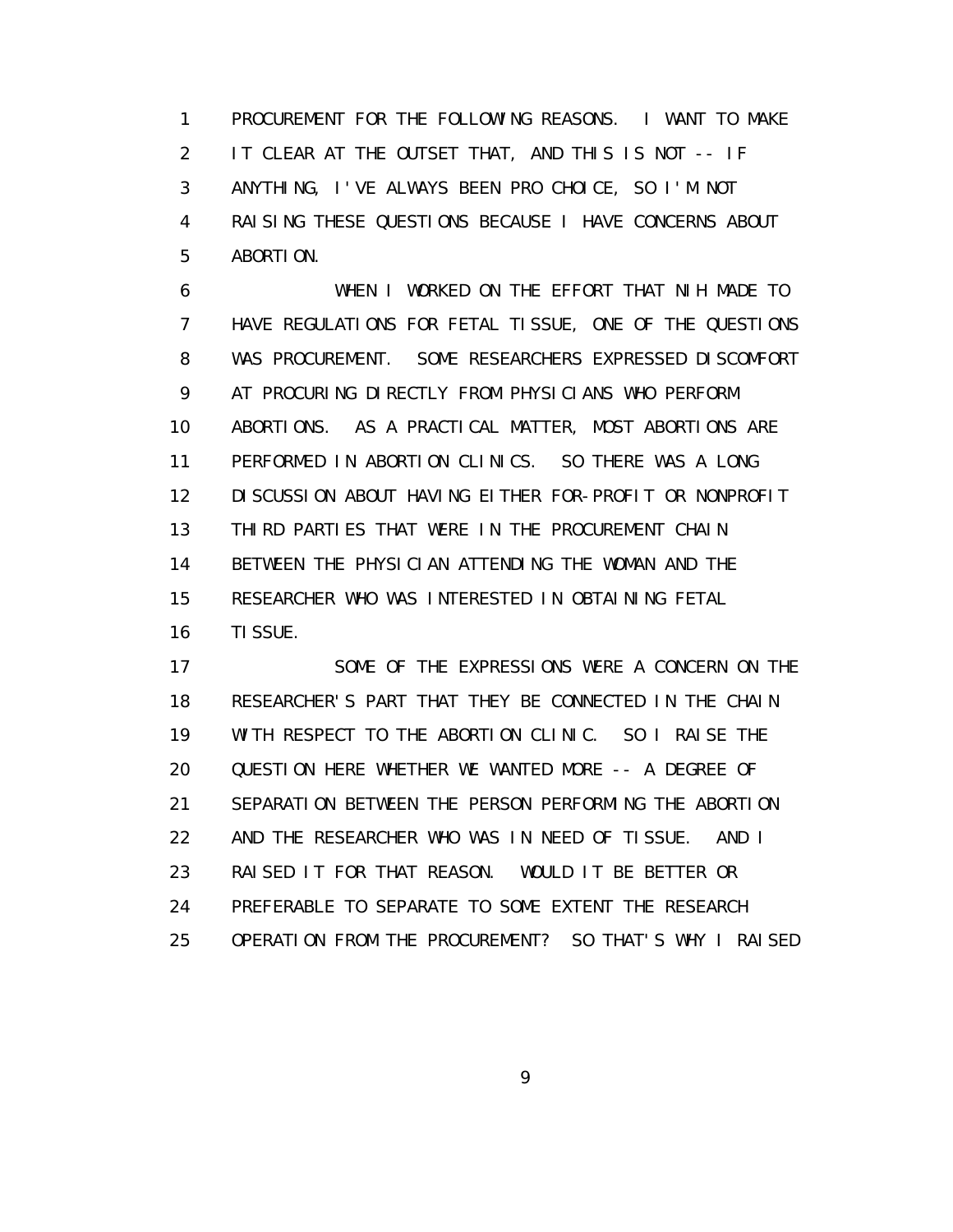1 THE QUESTION.

 2 CHAIRMAN LO: GREAT. PAT, COULD I ALSO ASK 3 YOU TO TAKE A STEP BACK AND THINKING IN TERMS OF 4 INTERIM REGULATIONS RATHER THAN THE LONG-TERM 5 RECOMMENDATION, WHETHER YOU WOULD AGREE THAT CONSENT 6 FROM THE -- THAT THE TWO KEY POINTS WE SHOULD PUT IN 7 FOR INTERIM REGULATIONS THAT SORT OF ARE CONSISTENT 8 WITH EXISTING LEGAL REQUIREMENTS WOULD BE CONSENT FROM 9 THE WOMAN AND NO TIMING, NO INDUCEMENT TO ABORTION, 10 AND, THEREFORE, MAKING THE TIME -- SEPARATING THE 11 TIMING OF CONSENT FOR DONATION TO RESEARCH FROM THE 12 CONSENT FOR ABORTION? YOU THINK THOSE ARE THE KEY 13 ELEMENTS THAT WE SHOULD PUT IN IN INTERIM REGS? 14 DR. KORDOWER: I THINK THERE'S AN ADDITIONAL 15 REGULATION THAT WE SHOULD CONSIDER AND SHOULD BE IN 16 THERE. WHEN WE DID OUR FETAL TRANSPLANTS FOR 17 PARKINSON'S, WE WENT OVER THIS IN QUITE DETAIL. AND 18 THE OTHER ISSUE IS NOT ONLY THE TIMING, BUT ALSO THAT 19 THERE SHOULD BE NO ALTERATION IN THE PROCEDURE TO 20 FACILITATE THE PROCUREMENT OF THE TISSUE. 21 CHAIRMAN LO: ABSOLUTELY. I THINK THAT'S 22 ACTUALLY BOTH IN THE FEDERAL STATUTE AND OUR 23 RECOMMENDATION. THAT'S RIGHT. THAT'S ABSOLUTELY KEY. 24 BUT, PAT, DO YOU THINK THOSE ARE THE -- WE'VE 25 ACCURATELY SORT OF CAPTURED EXISTING LEGAL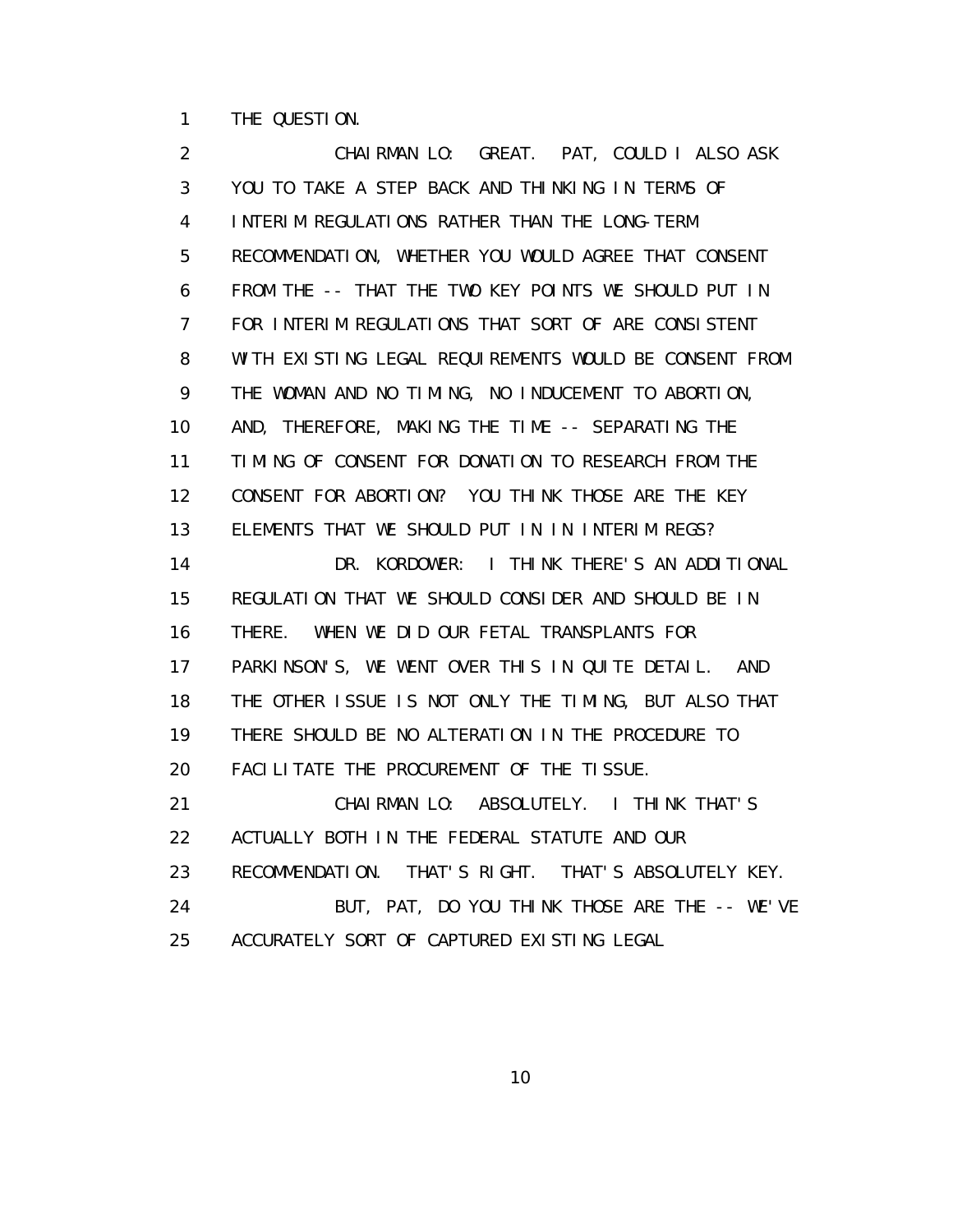1 REQUIREMENTS?

 2 MS. KING: YES. I HADN'T LOOKED AT IT FROM 3 THAT POINT OF VIEW, BUT YOU SEEM TO HAVE, YES. 4 CHAIRMAN LO: ALTA, CAN WE ASK YOU TO STEP IN 5 HERE FIRST ON THE ISSUE OF THE INTERIM REGULATIONS 6 CAPTURING EXISTING LAW. HAVE WE DONE THAT CORRECTLY? 7 AND THEN ASK BOTH YOU AND ROB TO SORT OF GIVE US -- 8 SHARE YOUR THINKING ON THESE OTHER TWO ISSUES? 9 MS. CHARO: I BELIEVE THEY HAVE. THE ONE 10 THING THAT I'M NOT SURE, BUT I'M JUST NOT SURE IS I 11 THOUGHT THAT THE FEDERAL REGULATIONS, PAT, SPECIFICALLY 12 SAID NO DIRECTED DONATION FOR TRANSPLANTATION PURPOSES. 13 MS. KING: THEY DID. AND I THOUGHT ABOUT 14 THAT. BUT WHEN I WAS GOING OVER -- THEY, IN FACT, 15 STATE THAT. THAT'S THE FIRST THING. I WAS TRYING TO 16 FIGURE OUT WHETHER WE WOULD HAVE DIRECT DONATION. THAT 17 WAS GOING TO BE ONE OF MY QUESTIONS. WERE WE AT THE 18 STAGE WHERE YOU COULD ACTUALLY DIRECT THAT THE RESEARCH 19 BE DONE ON A CERTAIN PERSON? 20 BUT I THINK ALTA IS RIGHT. I KNOW SHE'S 21 RIGHT ABOUT THE -- 22 MS. CHARO: SO IN THAT CASE BASICALLY, SINCE 23 WE'RE CONTROLLED BY FEDERAL LAW, THEN IT'S NOT A MATTER 24 OF DEBATE ABOUT THE WISDOM OF IT. I THINK WE SIMPLY 25 NEED TO ACCEPT THAT IT IS REALITY.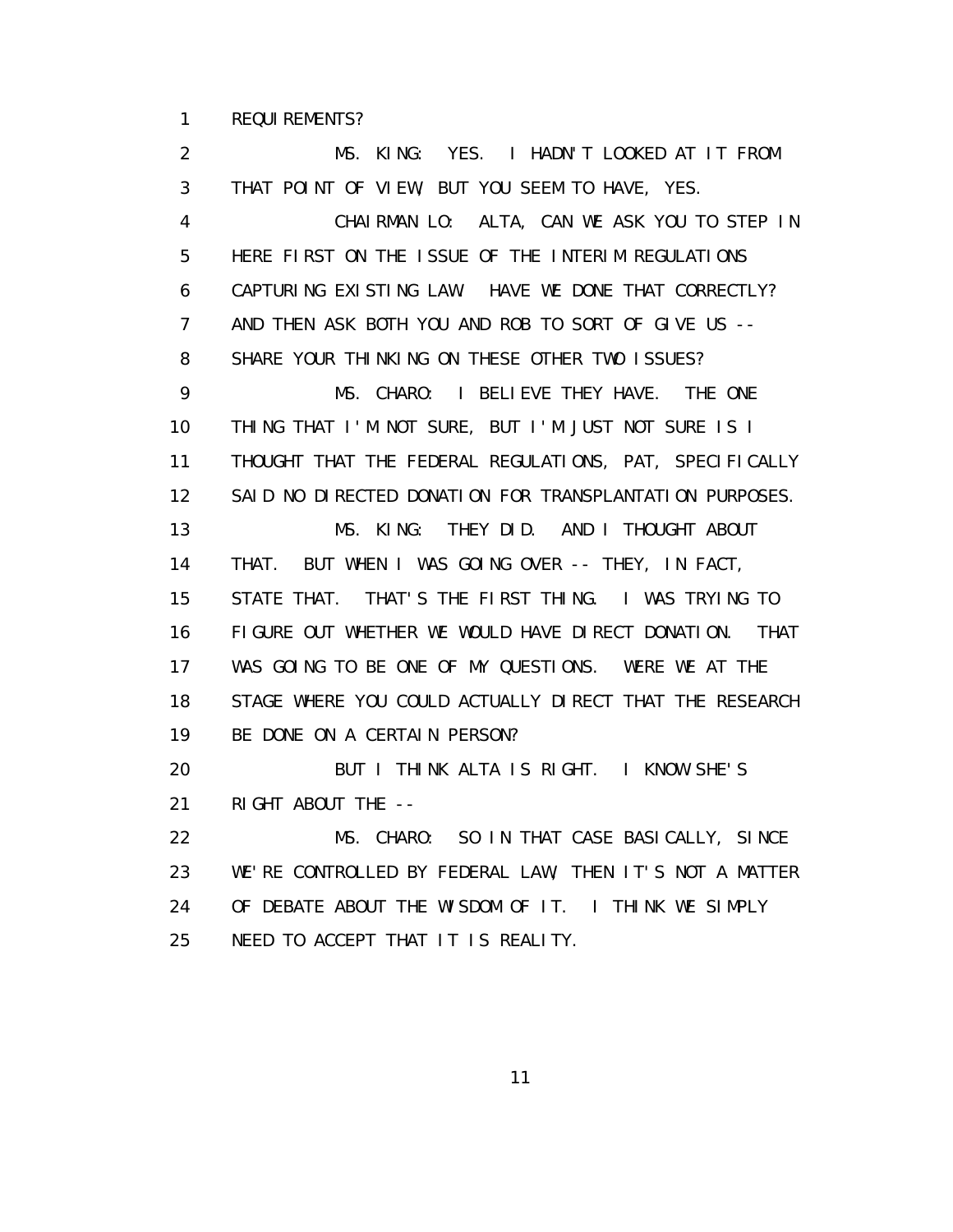1 CHAIRMAN LO: I THINK STRATEGICALLY IT WOULD 2 BE GOOD TO ACTUALLY MAKE SURE OUR INTERIM REGS TRACK 3 THE LANGUAGE. OTHERWISE PEOPLE WILL SAY WHY DID YOU 4 LEAVE THAT PROVISION OUT? WERE YOU TRYING -- 5 MS. CHARO: RIGHT. I'M SORRY I DIDN'T CATCH 6 IT ANY EARLIER. IT SOMETIMES TAKES THREE VIEWINGS 7 BEFORE YOU SEE IT. BUT WE SHOULD PROBABLY ADD THAT IN 8 AND TAKE THE LANGUAGE -- LIFT THE LANGUAGE OUT OF THE 9 FEDERAL RULES. 10 CHAIRMAN LO: THAT SOUNDS GOOD. ANYTHING 11 ELSE, ALTA, IN TERMS OF THE PROPOSED INTERIM REGS THAT 12 YOU WANT TO CALL OUR ATTENTION TO? 13 MS. CHARO: NO. I THANK YOU FOR HAVING HAD 14 THE OPPORTUNITY TO LOOK AT THEM EARLIER, SO I'M FINE. 15 CHAIRMAN LO: THEN LET'S ASK YOUR THOUGHTS -- 16 WHY DON'T WE TRY AND SEPARATE THE INTERIM FROM SORT OF 17 THE MORE COMPLICATED. LET ME JUST ASK, ROB, DO YOU 18 HAVE ANY CONCERNS ABOUT THE INTERIM REGS THAT WERE 19 PROPOSED AS THE NEW SECTION 100085? 20 DR. TAYLOR: NO, I DON'T. BUT I DO AGREE 21 WITH ALTA, THAT NO DIRECTED DONATION SHOULD REALLY BE 22 EMPHASIZED BECAUSE THIS COULD REALLY BE ABUSED BY 23 SOMEBODY -- 24 CHAIRMAN LO: ABSOLUTELY. 25 DR. TAYLOR: -- WANTING TO TREAT ONE OF THEIR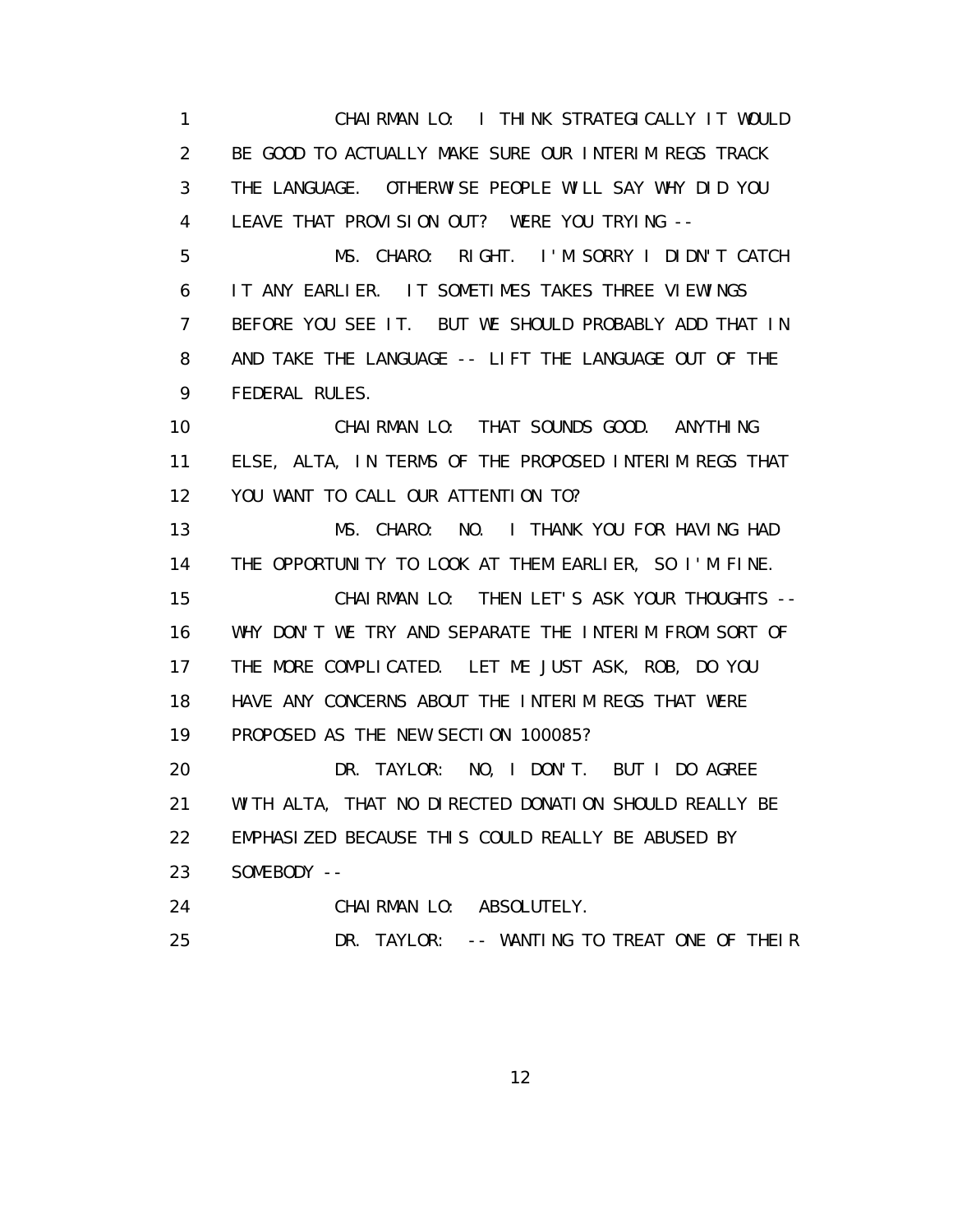1 PREVIOUS CHILDREN OR SOMETHING.

 2 CHAIRMAN LO: THAT WAS EXACTLY THE CONCERN. 3 THAT WILL BE INCLUDED IN THE FEDERAL STATUTE. 4 ARE THERE ANY MEMBERS OF THE PUBLIC ON THE 5 CALL? THIS IS ACTUALLY A PUBLIC MEETING. IF THERE 6 ARE, IF ANYONE WANTS TO SPEAK UP. OKAY. I DON'T KNOW 7 THAT ANYONE FROM THE PUBLIC IS ON THE CALL. 8 MR. LOMAX: THEY WOULD BE AT THIS SITE. THIS 9 IS THE PUBLIC SITE. 10 CHAIRMAN LO: SO MAYBE WE COULD JUST STOP 11 THERE AND ASK FOR A MOTION TO EXPRESS THE SENSE OF THIS 12 SUBGROUP OF THE COMMITTEE TO THE ICOC FOR THEIR MEETING 13 IN A COUPLE OF DAYS, THAT WE APPROVE -- THAT THEY 14 APPROVE SECTION 100085 WITH THE EMENDATION THAT WE ADD 15 THE CLAUSE THAT JEFF AND ROB AND ALTA TALKED ABOUT TO 16 MAKE SURE WE TRACK VERY ACCURATELY THE EXISTING LAW. 17 WOULD SOMEONE LIKE TO MOVE THAT? 18 DR. TAYLOR: BERNIE, I KIND OF HATE TO RAISE 19 THE POINT. AT LEAST AS I'M READING IT HERE, IT HAS 20 DONOR'S SIGNED STATEMENT. AND YOU MENTIONED IN YOUR 21 KIND OF PREAMBLE THE SORT OF FATHER OF THE CONCEPTUS 22 QUESTION. I PERSONALLY PREFER NOT TO HAVE TO GET INTO 23 THAT, BUT MAYBE THIS IS THE TIME TO DO IT IF WE HAVE 24 TO. 25 CHAIRMAN LO: LET'S DO -- LET'S TRY AND WORK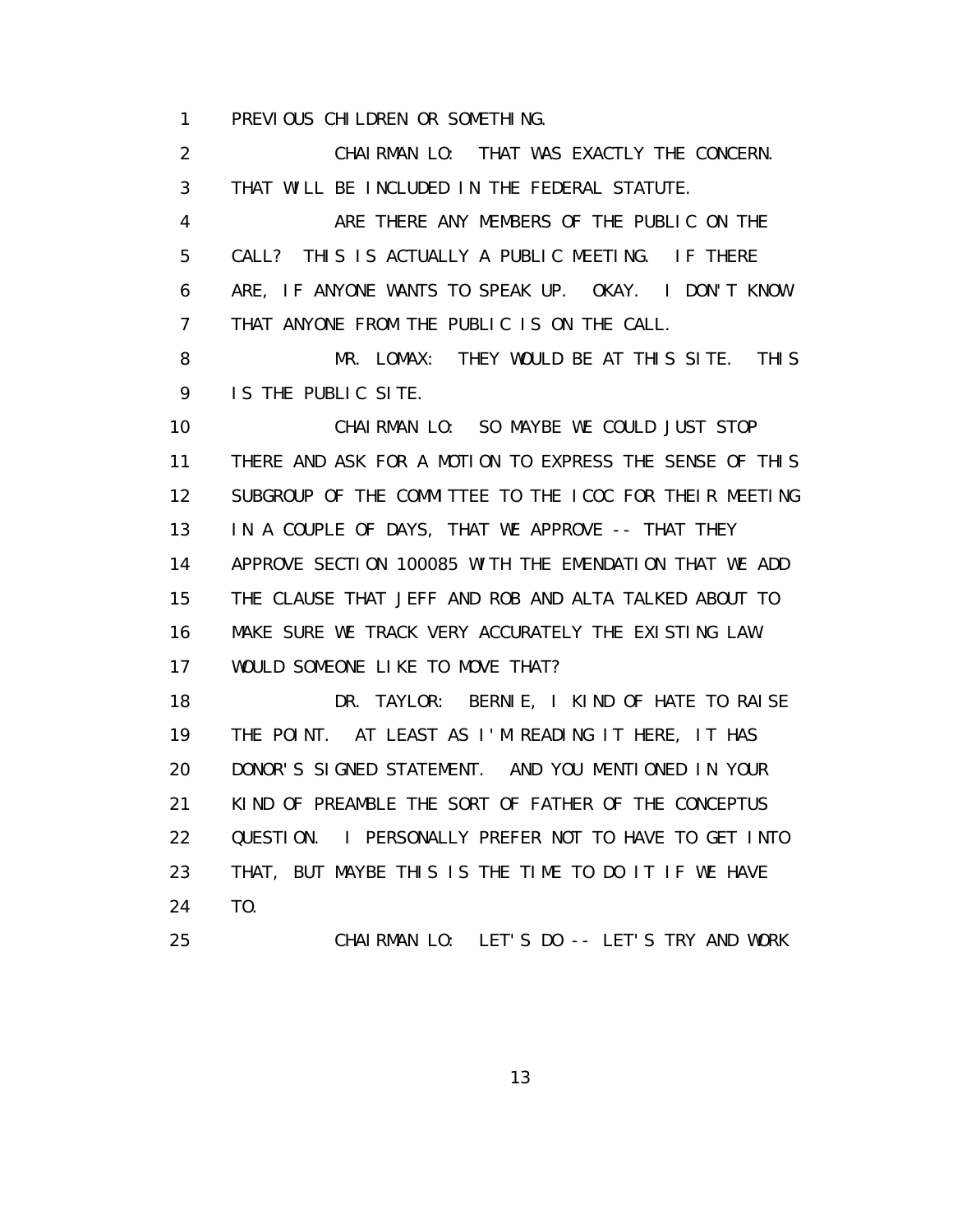1 OUT THE INTERIM REGS.

 2 DR. HALL: YOU DON'T HAVE TO AT THIS POINT, 3 ROB. THE POINT WOULD BE TO POSTPONE DISCUSSION ON 4 THOSE TWO ISSUES WHERE THERE WILL BE A LOT OF 5 DISCUSSION ON EACH OF THEM. 6 DR. TAYLOR: THAT'S GREAT. 7 DR. HALL: JUST HAVE A MINIMAL INTERIM. 8 DR. TAYLOR: PERFECT. 9 CHAIRMAN LO: THAT'S WHAT I WAS HOPING FOR. 10 MS. KING: ROB, YOU DO HAVE A POINT. THAT 11 IS, FOR THE PARENT ISSUE, ALL OF THE CURRENT REGS REFER 12 TO DONOR BECAUSE THEY'RE PATTERNED ON THE FETAL TISSUE 13 FEDERAL REGULATIONS. SO TO THE EXTENT THAT SOMEBODY 14 MIGHT UNDERSTAND THAT AS PRECLUDING FATHERS, MAYBE IT'S 15 NOT THE SAME KIND OF ISSUE AS THE ISSUE I RAISED. THE 16 INTERIM REGULATIONS WOULD MAKE IT CLEAR THAT 17 (INAUDIBLE) THAT NEED CONSENT. 18 CHAIRMAN LO: WELL, WE TOOK THE LANGUAGE 19 ACTUALLY, AS PAT SAYS, FROM THE FEDERAL REGULATIONS, 20 AND IT JUST TALKS ABOUT DONORS. IN CONTEXT, ALL 21 THEY'RE TALKING ABOUT IS THE WOMAN UNDERGOING THE 22 TERMINATION OF PREGNANCY OR HAVING A SPONTANEOUS 23 MISCARRIAGE. BUT IT DOESN'T EXPLICITLY SAY THAT, SO 24 THERE IS SOME AMBIGUITY, I SUPPOSE, BUT IT'S THE SAME 25 AMBIGUITY THAT'S THERE NOW IN THE CURRENT FEDERAL REGS.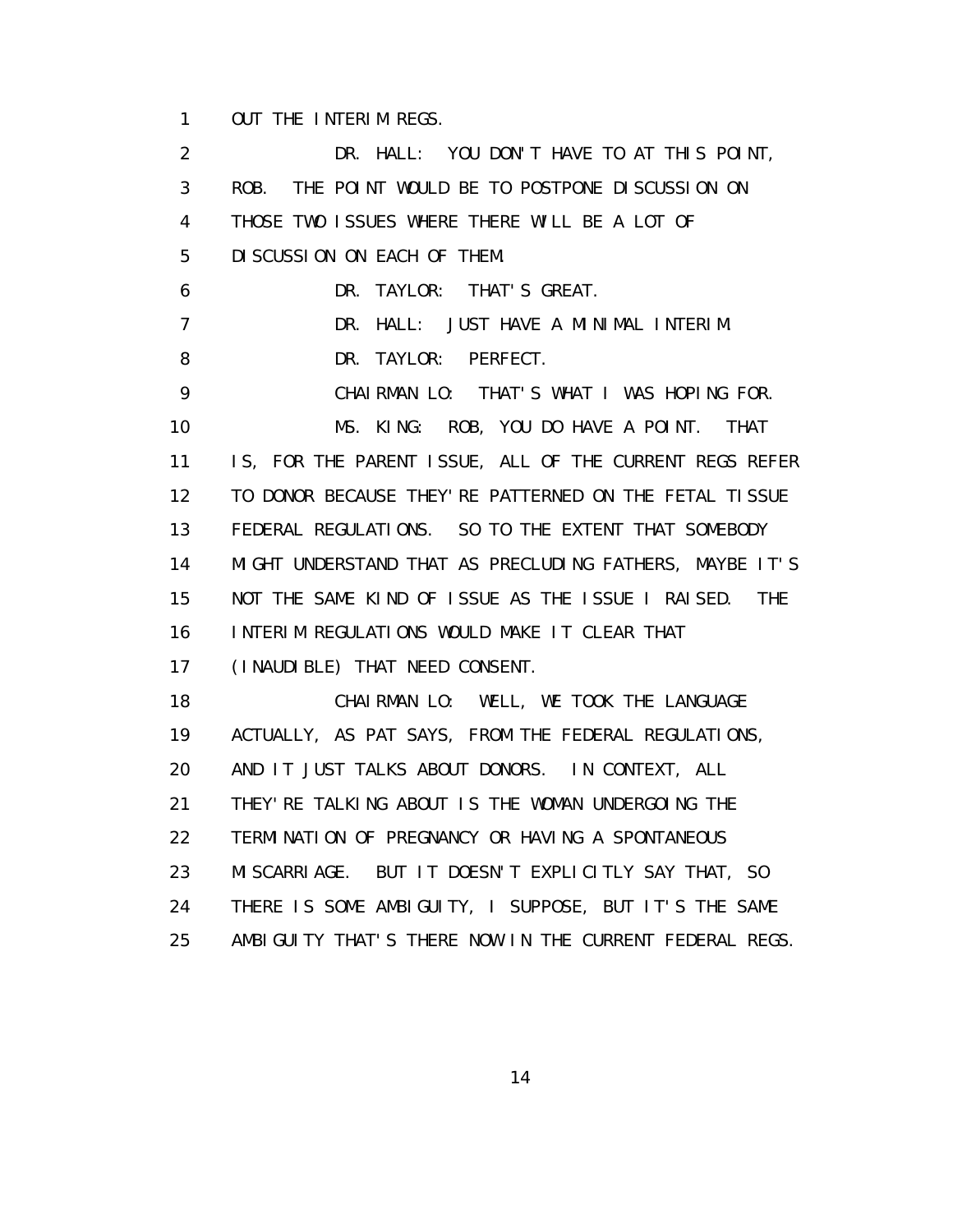1 DR. TAYLOR: THAT'S GREAT.

 2 MS. CHARO: IN TERMS OF HOW WE TACKLE THIS 3 LATER ON, KNOWING HOW THIS IS ALMOST RADIOACTIVE 4 BECAUSE OF THE SENSE IN WHICH EVERY DECISION IS A 5 SIGNAL ABOUT ATTITUDES ABOUT THE ROLE OF MEN IN 6 ABORTION DECISIONS, WE DO HAVE A SAFETY VALVE, WHICH IS 7 THAT, INDEPENDENT OF WHETHER IT'S FETAL TISSUE OR 8 EMBRYOS OR SOMATIC CELLS OR ANYTHING, WE HAVE THE 9 ABILITY TO SIMPLY SAY THAT WHERE CELL LINES ARE BEING 10 DEVELOPED THAT HAVE GENETIC INFORMATION THAT REVEALS 11 SOMETHING ABOUT AN INDIVIDUAL, THEN THOSE INDIVIDUALS 12 ARE GOING TO BE THE ONES WE SAY HAVE THE RIGHT TO 13 CONSENT TO THE USE OF THE TISSUE OR NOT. SO, 14 THEREFORE, IN THAT CASE, YOU KNOW, A MALE PROGENITOR, 15 AND I'M NOT EVEN GOING TO USE THE WORD "FATHER" HERE 16 BEFORE YOU HAVE A BABY, IS SOMEBODY WHOSE PERSONAL 17 INFORMATION IS IMPLICATED IN THE CELL LINES DEVELOPED 18 FROM FETAL TISSUE. ON THAT BASIS ALONE, LIKE OTHER 19 PEOPLE THAT WE'VE ATTENDED TO, MAY BE DESERVING OF AN 20 OPPORTUNITY TO REFUSE CONSENT FOR USE OF THE TISSUE. 21 AND WE CAN TACKLE IT THERE JUST LIKE WE 22 TACKLED THE ISSUE OF THE ANONYMOUS SPERM DONOR THAT 23 CAN'T BE RECONTACTED WHOSE MATERIALS WERE USED IN AN 24 EMBRYO THAT'S NOW BEING DONATED. 25 CHAIRMAN LO: I WOULD SUGGEST THAT WE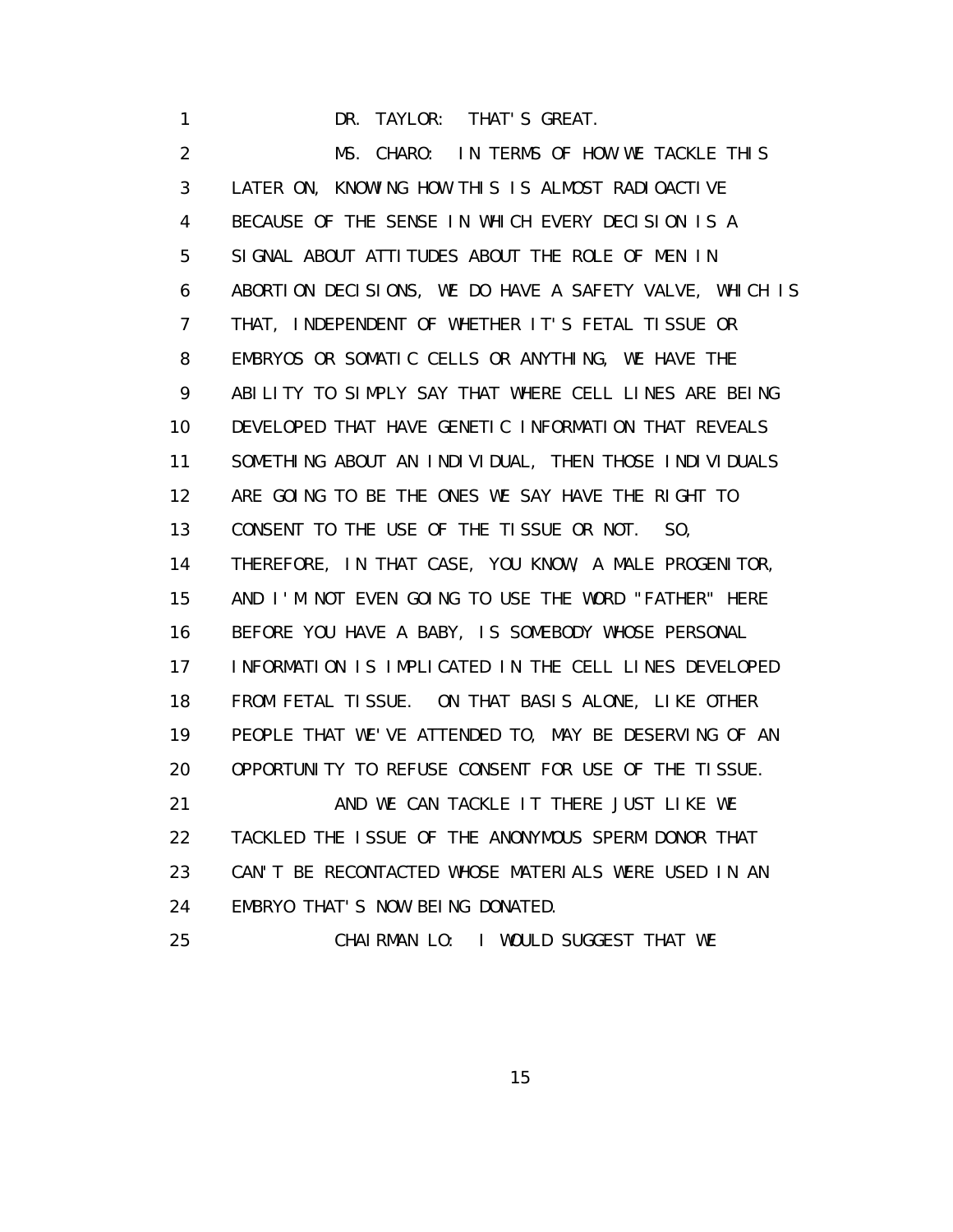1 RECOGNIZE THIS AS AN ISSUE WE WANT TO ADDRESS, BUT NOT 2 TRY AND DO IT IN THE INTERIM REGS IF THAT'S OKAY WITH 3 EVERYBODY.

 4 MR. LOMAX: FOR THE BENEFIT OF THE RECORD, IF 5 FOLKS, AGAIN, COULD JUST TRY TO INTRODUCE THEMSELVES. 6 CHAIRMAN LO: SO WITH THAT IN MIND, CAN WE 7 ENTERTAIN A MOTION TO APPROVE 100085 AS -- NOT APPROVE, 8 TO HOPE ICOC ADOPTS 100085 WITH THE EMENDATION -- 9 ADDITION THAT PAT, ALTA, AND JEFF RAISED? JUST A SENSE 10 OF THE COMMITTEE, NOT SORT OF A FORMAL. 11 MS. KING: I'LL SO MOVE. 12 DR. KORDOWER: SECOND. 13 CHAIRMAN LO: THAT WAS JEFF. ALL THOSE IN 14 FAVOR. (ALL SAY AYE.) ANY OPPOSED? OKAY. SO IT'S A 15 UNANIMOUS SENSE OF OUR CONFERENCE CALL THAT THE ICOC 16 ADOPT THESE REGULATIONS. 17 NOW, WITH THAT IN PLACE, LET'S SPEND SOME 18 TIME ADDRESSING WHAT I THINK ARE TOUGHER AND MORE 19 COMPLICATED, IN SOME SENSE MORE INTERESTING ISSUES. 20 ALTA, DO YOU WANT -- PAT HAD STARTED TO SORT OF HELP US 21 THINK THROUGH THOSE ISSUES. DO YOU WANT TO ALSO MAKE 22 SOME COMMENTS HERE, AND THEN I'LL TURN TO BOTH JEFF AND 23 ROB AS WELL WITH REGARD TO THE ROLE OF THE PATERNAL 24 PROGENITOR AS WELL AS THE USE OF THIRD PARTIES FOR 25 PROCUREMENT OF FETAL TISSUE FOR RESEARCH.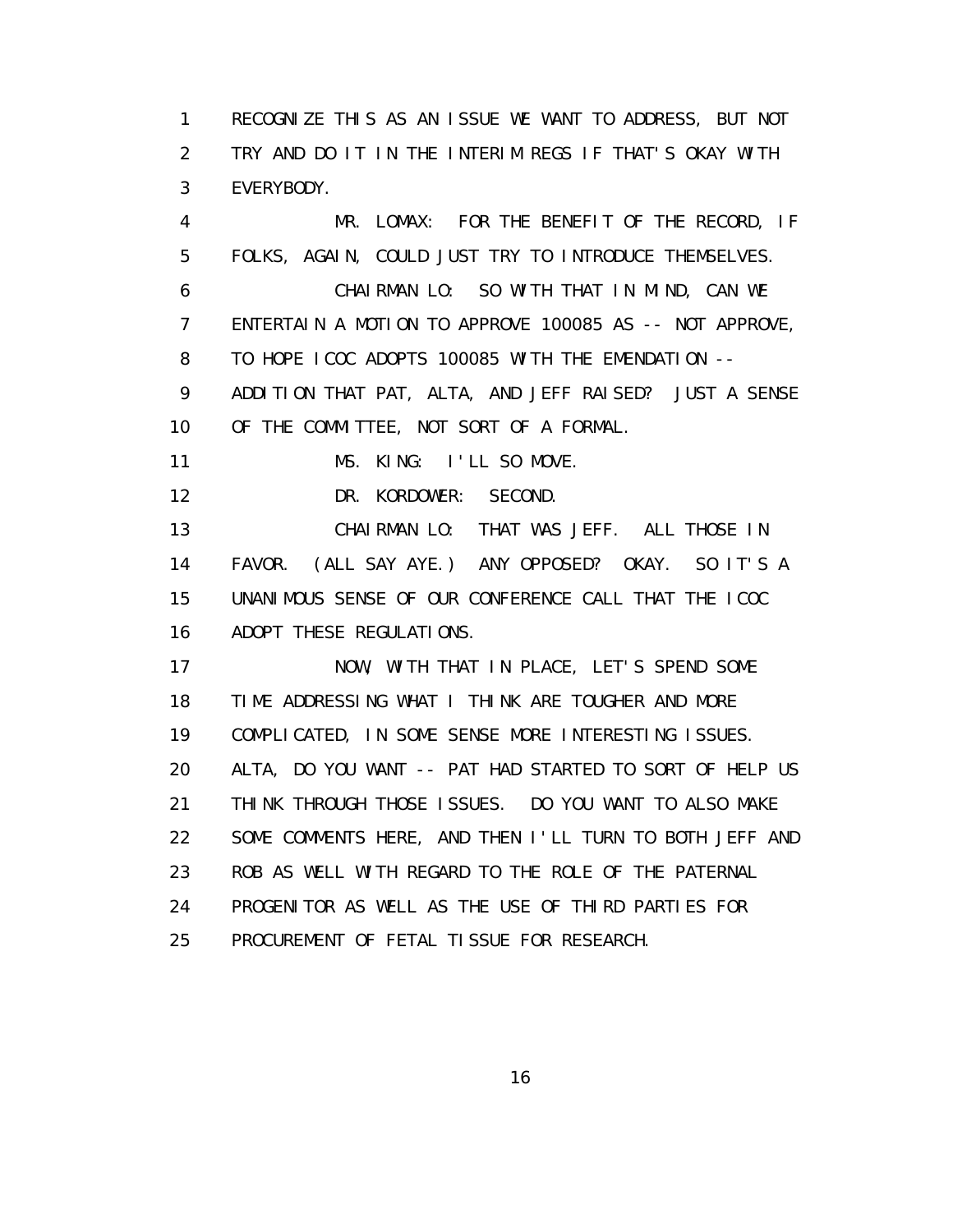1 MS. CHARO: I THINK I JUST MADE MY COMMENTS 2 ABOUT THE MALE PROGENITOR, SO I'LL LEAVE IT TO PAT TO 3 TALK ABOUT THE THIRD PARTIES.

 4 CHAIRMAN LO: PAT DID SO AT THE BEGINNING. 5 DO YOU WANT ADD ANYTHING TO THAT, PAT?

 6 MS. KING: ARE WE GOING TO DISCUSS THE TWO 7 ISSUES SEPARATELY, SERIATIM, OR DO YOU WANT ME TO PITCH 8 IN ON THE POINT NOW RAISED BY I'LL JUST SAY FATHERS 9 SINCE WE SAY MOTHERS.

 10 CHAIRMAN LO: SINCE WE'RE NOT ATTEMPTING TO 11 REACH CLOSURE ON THESE TWO ISSUES, MAYBE WE JUST -- WHY 12 DON'T YOU CONTINUE TO SAY WHAT YOU WANTED TO SAY ABOUT 13 THE FATHER, MALE PROGENITOR ISSUE AS WELL?

 14 MS. KING: THIS IS JUST BY WAY OF HISTORY, 15 SORT OF A FACTUAL BACKGROUND. THE FEDERAL REGULATIONS 16 ON RESEARCH ON THE FETUS AS DISTINCT FROM FETAL TISSUE 17 REGULATIONS DO HAVE PROVISIONS ABOUT THE ROLE OF 18 FATHER, WHICH I COULD GO PULL DOWN DURING THE COURSE OF 19 THE CONVERSATION MAYBE AND READ THEM. THE FETAL TISSUE 20 TRANSPLANTATION COMMITTEE DID NOT RECOMMEND A ROLE FOR 21 FATHERS. I THINK WE DID NOT RECOMMEND IT BECAUSE WE 22 THOUGHT OF THIS AS AN ABORTION DECISION TOTALLY, AND WE 23 SAW THAT AS ONLY THE RIGHT OF THE MOTHER.

 24 NOW, THAT DOESN'T -- I'M NOT TRYING TO 25 SUGGEST THAT THE NATIONAL COMMISSION WAS RIGHT AND THE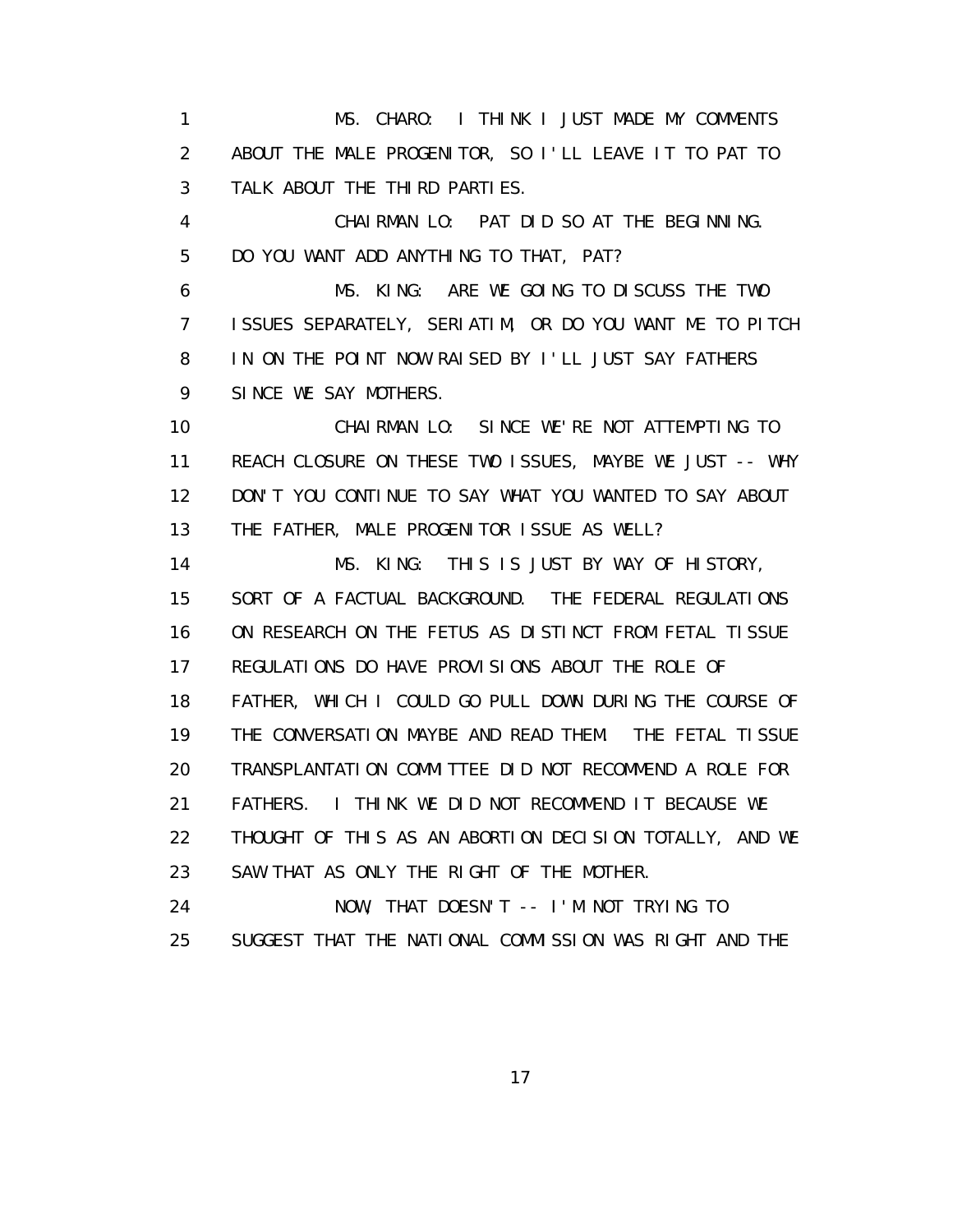1 FETAL TISSUE -- I SERVED ON BOTH.

 2 CHAIRMAN LO: YOU'VE HAD YOUR HANDS ALL OVER 3 THIS ISSUE.

 4 MS. KING: AND THE FETAL TISSUE WAS WRONG. I 5 JUST WANTED TO PUT THE HISTORY OUT. I WOULD THINK THAT 6 IN TODAY'S REALM VERSUS 30 ODD YEARS AGO THAT WE 7 (INAUDIBLE) THE ISSUE WOULD BE NOT THE GENETIC 8 COMPOSITION OF THE TISSUE. IT WOULD BE WHETHER THE 9 FATHER OR THE PROGENITOR OF (INAUDIBLE) CONSCIENCE 10 OBJECTIONS TO FETAL TISSUE BEING USED IN THIS FASHION. 11 SO MAYBE THE DISCUSSION SHOULD CENTER AROUND WHETHER 12 THAT'S REALLY THE MOTHER'S QUESTION NOW THAT SHE HAS A 13 RIGHT TO MAKE THIS.

 14 DR. KORDOWER: I THINK OF IT FROM A DIFFERENT 15 PERSPECTIVE. AND THAT IS, ONE THING WE'RE SURE OF IS 16 WHO THE MOTHER IS. BUT SOMEONE CLAIMING TO BE THE 17 FATHER MAY NOT BE SO. AND SO WOULD THE DELAY IN 18 DECIDING WHETHER SOMEONE ACTUALLY IS THE FATHER CAUSE 19 US TO LOSE THE OPPORTUNITY TO USE THAT TISSUE IN 20 RESEARCH? HELLO.

 21 CHAIRMAN LO: I THINK WE'RE TRYING TO ABSORB 22 THAT. IT'S AN IMPORTANT COMMENT. JEFF, WHAT ARE YOUR 23 THOUGHTS ON -- I GUESS THE SITUATION THAT WOULD SORT OF 24 RAISE THE MOST CONCERNS WOULD BE A SITUATION WHERE THE 25 FATHER OR MALE PROGENITOR LATER ON SAID, WELL, I DON'T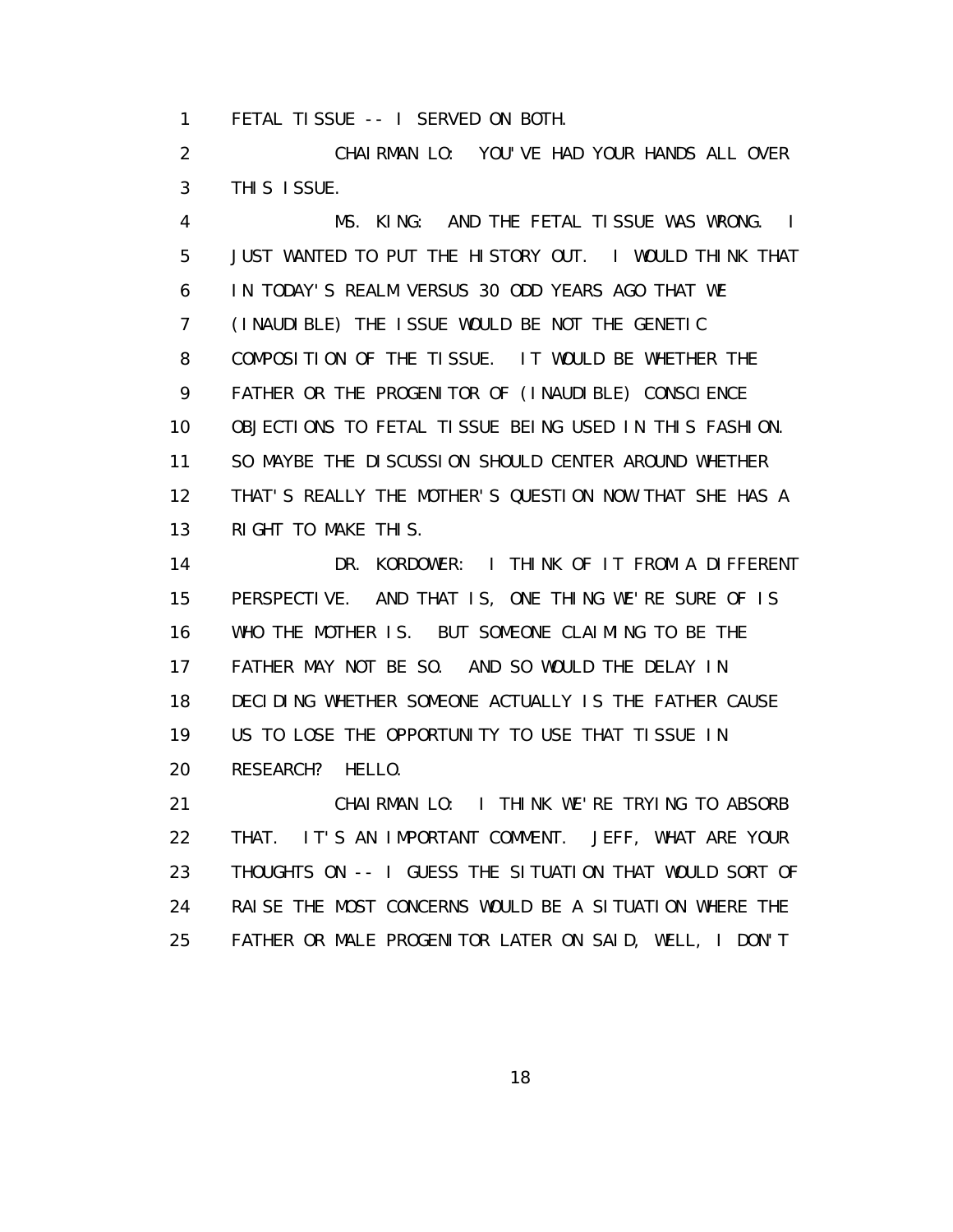1 HAVE A PROBLEM WITH THE ABORTION. THAT WAS HER 2 DECISION AND SHE MADE IT AND THAT'S FINE, BUT I DO HAVE 3 A PROBLEM WITH THE STEM CELL RESEARCH THAT'S BEING 4 PROPOSED BEING DONE WITH CELLS THAT PARTLY CARRY HALF 5 OF THE DNA THAT COMES FROM ME. 6 HOW WOULD YOU RESPOND? HOW DO YOU THINK WE 7 SHOULD THINK THROUGH THAT SITUATION? 8 DR. KORDOWER: IT'S A TOUGH QUESTION. I 9 GUESS IF THEY DON'T OBJECT TO THE ABORTION. I MEAN I'M 10 NOT SURE HOW TO ANSWER THAT QUESTION. IF THEY DON'T 11 GET THE ABORTION, DO THEY THEN HAVE THE RIGHT TO OBJECT 12 TO THE USE OF THE TISSUE AFTER THE ABORTION? 13 MS. CHARO: THEY'RE SEPARATE ISSUES. 14 OBJECTING TO THE ABORTION HAS IMPLICATIONS FOR 15 CONTROLLING SOMEBODY ELSE'S ABILITY TO DETERMINE WHAT 16 HAPPENS TO HER BODY. ONCE THE FETAL CADAVER IS OUTSIDE 17 OF HER BODY, THE LEGAL INTERESTS SHE HAS ARE QUITE 18 DIFFERENT AND ARE MUCH MORE LIKELY TO BE BALANCED 19 AGAINST THE INTERESTS OF ANOTHER PROGENITOR, BUT THIS 20 IS A HOTLY CONTESTED AREA. 21 DR. KORDOWER: I DON'T KNOW IS MY ANSWER. 22 CHAIRMAN LO: ROB, YOU'VE DONE RESEARCH 23 RELATED TO THIS AREA. WHAT ARE YOUR THOUGHTS ON THIS? 24 DR. TAYLOR: I GUESS IT'S A TOUGH QUESTION. 25 I WOULD SAY THAT THERE'S KIND OF A PRAGMATIC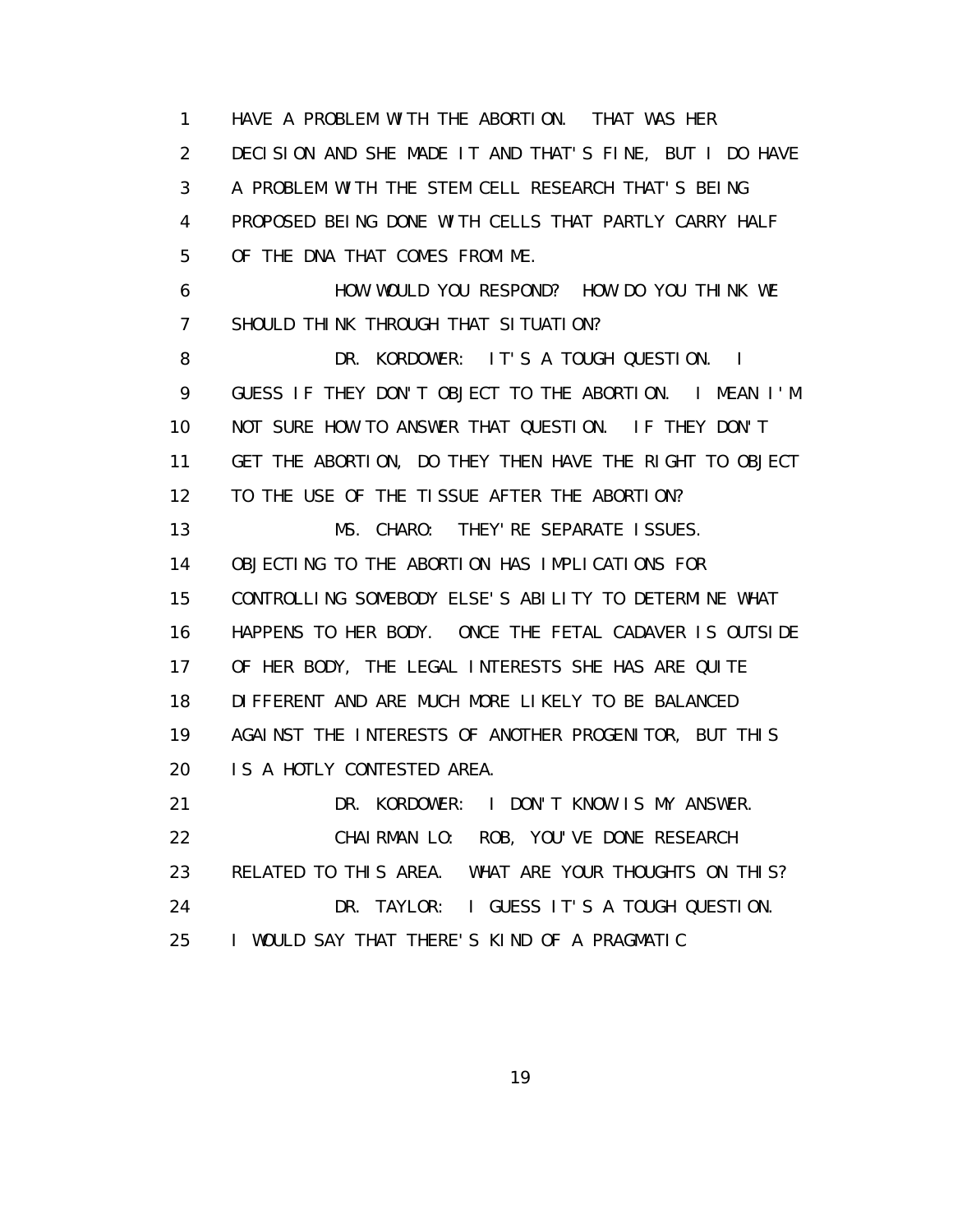1 PERSPECTIVE AND THEN THERE'S PERHAPS A PURELY ETHICAL 2 ONE. AND IN THE PURE ETHICAL ENVIRONMENT, IT WOULD BE 3 WONDERFUL TO HAVE EVERYBODY'S SORT OF KNOWN PATERNITY, 4 INVOLVED PATERNITY, AND CONSENT OR NOT FROM THAT 5 PARTNER. BUT UNFORTUNATELY, I THINK, ON THE PRACTICAL 6 SIDE OF THIS, THE WOMEN THAT ARE CHOOSING TO TERMINATE 7 PREGNANCIES, IN GENERAL, ARE NOT IN A KIND OF FORMALLY 8 COUPLED OR WELL-COUPLED RELATIONSHIP. OFTENTIMES I 9 THINK THEY'RE MAKING THESE DECISIONS WITHOUT THE 10 CONSENT OF THE MALE PROGENITOR, AND I THINK THAT THE 11 REALITY OF MAKING THAT COME TOGETHER IS GOING TO BE 12 EXTREMELY DIFFICULT, AND IT LEADS TO THE POSSIBLE 13 INTRUSION, I THINK, INTO THE DECISION FOR THE ABORTION. 14 SO I USUALLY DON'T LIKE SEPARATING THE THINGS 15 SO MUCH THAT WAY, BUT THIS IS ONE WHERE I'M HAVING 16 TROUBLE SEEING WHERE VENN DIAGRAMS OVERLAP A WHOLE LOT. 17 CHAIRMAN LO: IT'S COMPLICATED, TO BE SURE. 18 ALTA RAISED THE POINT OF KIND OF CONSISTENCY WITH OTHER 19 SITUATIONS, SUCH AS THE ANONYMOUS SPERM DONOR IN 20 EMBRYONIC STEM CELL LINES. HOW DO THE REST OF YOU FEEL 21 ABOUT THAT LINE OF THINKING? 22 I THINK, PAT, YOU CUT OUT A LITTLE BIT ON THE 23 PHONE LINE, BUT I THINK WHAT I HEARD IS THAT YOU HAD 24 ACTUALLY A DIFFERENT APPROACH THAN WHAT ALTA WAS 25 SUGGESTING.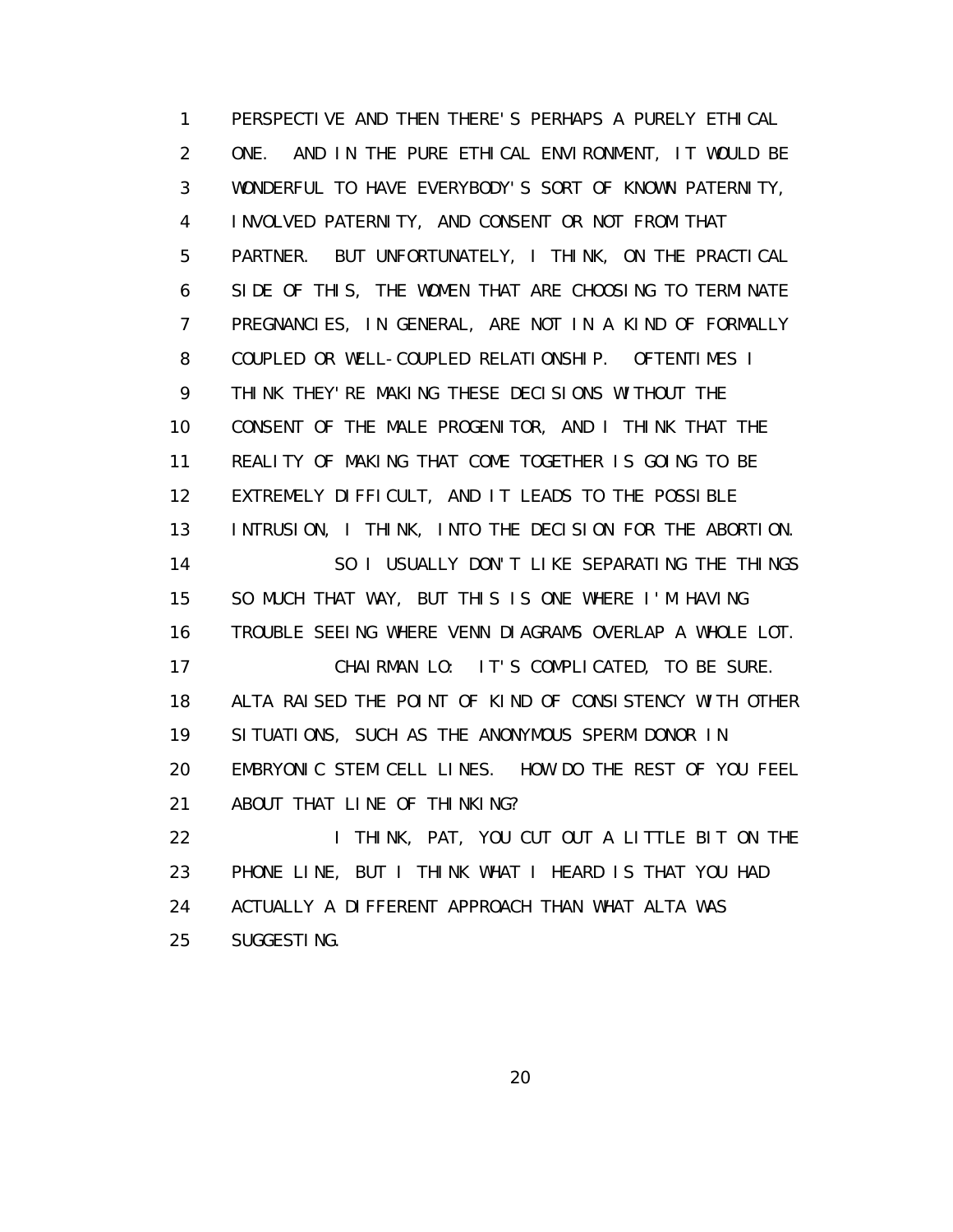1 MS. KING: NO. I DIDN'T HAVE A DIFFERENT 2 APPROACH BECAUSE I ACTUALLY HAVEN'T MADE UP MY MIND. I 3 WAS JUST GIVING HISTORICAL BACKGROUND, BUT I HAVE AN 4 ADDITIONAL THOUGHT BASED ON SOMETHING I JUST HEARD. 5 I DO THINK THAT, GIVEN THE FACT THAT YOU CAN 6 HAVE AN ABORTION WITHOUT THE HUSBAND'S CONSENT, AND 7 THAT'S A CONSTITUTIONAL DECISION, AND THAT IS SORT OF 8 GROUNDED IN THE IDEA THAT WOMEN WILL HAVE REASONS THAT 9 THEY WILL NOT WANT THE MALE WITH WHOM THEY HAVE HAD 10 SEXUAL INTERCOURSE TO KNOW THAT THEY'RE HAVING AN 11 ABORTION, THAT THESE DECISIONS SHOULD BE LEFT UP TO THE 12 WOMAN. I THINK THAT ON THAT BASIS, IF YOU ASK FOR 13 CONSENT FROM BOTH WITH RESPECT TO THE REMAINS, YOU 14 UNDERMINE OR UNDERCUT THE WOMAN'S ABILITY TO BE ABLE TO 15 CARRY OUT A PREGNANCY TERMINATION IN SAFETY FOR HER, 16 BOTH IN PRIVACY TERMS AND ACTUALLY IN SAFETY TERMS. 17 SO I GUESS I COME DOWN ON THE SIDE THAT WE 18 SHOULDN'T HAVE CONSENT OF THE FATHER. 19 CHAIRMAN LO: LET ME THROW IN YET ANOTHER 20 CONSIDERATION BECAUSE I THINK THIS IS SO COMPLICATED. 21 AND THAT'S IF WE HAVE A STEM CELL LINE DERIVED FROM 22 FETAL TISSUE THAT WE ARE GOING TO USE IN A 23 TRANSPLANTATION CLINICAL TRIAL, IT IS LIKELY, IT SEEMS 24 TO ME, THAT WE WOULD WANT TO HAVE SOME SCREENING OF 25 THAT TISSUE IN TERMS OF GENETIC DISEASES AS WELL AS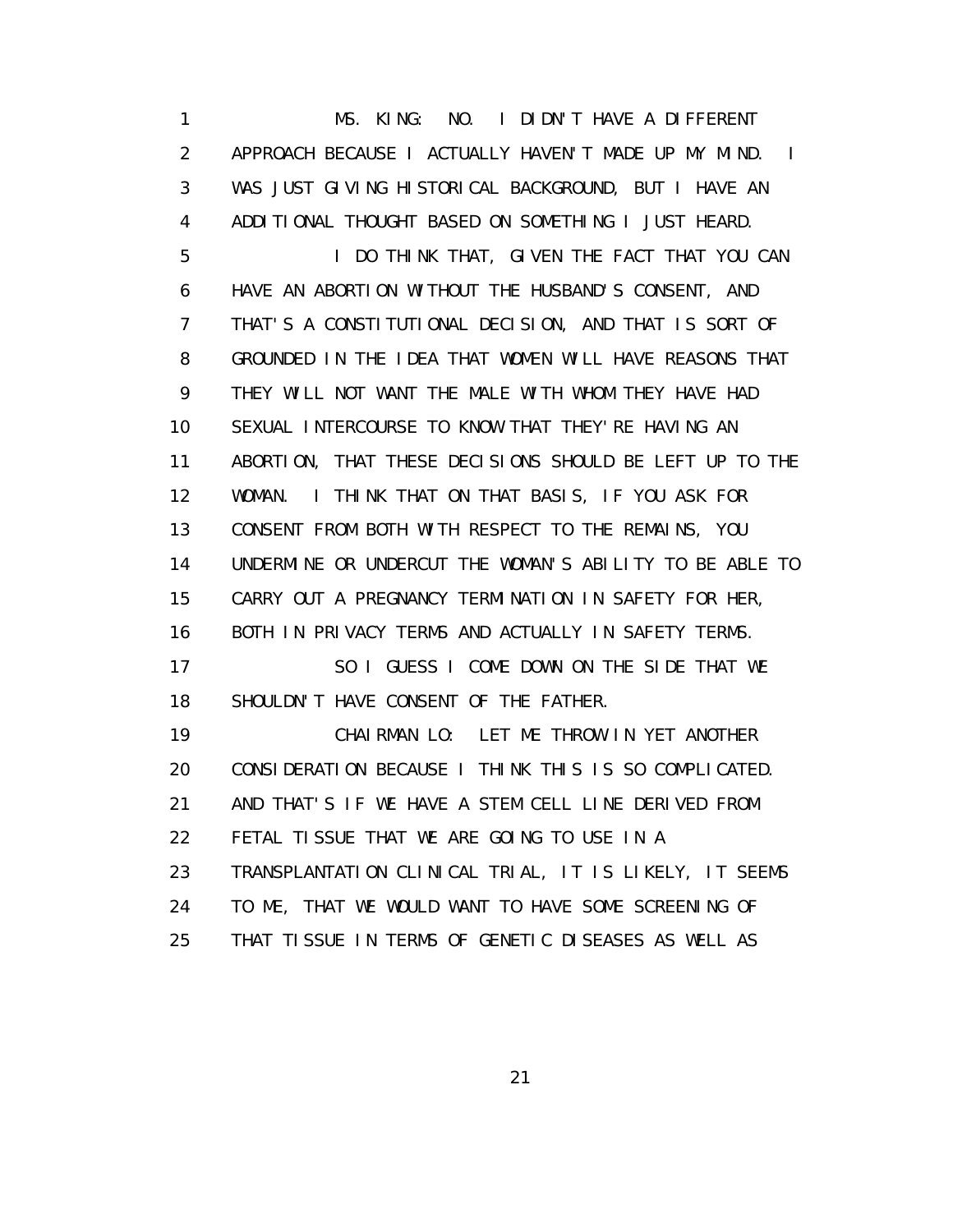1 INFECTIOUS DISEASES, AND WHETHER YOU WOULD NEED TO HAVE 2 SOME, AT LEAST, FAMILY HISTORY AND MEDICAL HISTORY OF 3 THE FATHER TO PROVIDE SOME ASSURANCE THAT THERE'S NOT A 4 FAMILIAL HISTORY OF CANCER IN THE DNA POSSIBLY FROM 5 THAT PROGENITOR.

 6 DR. KORDOWER: I CAN TELL YOU FROM OUR FETAL 7 TRANSPLANT FILES WE DID NOT DO THAT. WE DID INFECTIOUS 8 SCREENING, BUT THERE WAS NO GENETIC SCREENING.

 9 CHAIRMAN LO: OKAY. OKAY. DO YOU WANT TO 10 TRY -- YOU WERE SHAKING YOUR HEAD.

11 DR. CHIU: I JUST WANTED TO AGREE WITH THE 12 LAST COMMENT, THAT BECAUSE OF ANONYMITY, IT WOULD BE 13 VERY HARD TO TRACK INFORMATION ON LINEAGE AND ON 14 DISEASES THAT THE FAMILY MIGHT HAVE. THAT WOULD ALSO 15 BE ENCROACHING ON THE PRIVACY OF THE FAMILY MEMBERS. 16 SO IT WOULD BE VERY DIFFICULT TO TRACK THAT IN ORDER TO 17 DEVELOP THE LINE. MY UNDERSTANDING NOW IS IF YOU 18 DEVELOP CULTURES OR LINES DERIVED FROM FETAL TISSUE, 19 YOU CAN TEST FOR ALL THE COMPONENTS THAT THE FDA HAS 20 ASKED FOR, BUT YOU DO NOT TRACK. UNLESS YOU CAN DO IT 21 GENETICALLY BASED ON TISSUE, YOU DO NOT TRACK BASED ON 22 FAMILY.

 23 DR. TAYLOR: THEN DOES THAT ALSO LET THE 24 WOMAN HERSELF, THE DONOR, OFF THE HOOK IN TERMS OF 25 PROVIDING GENETIC INFORMATION?

<u>22</u>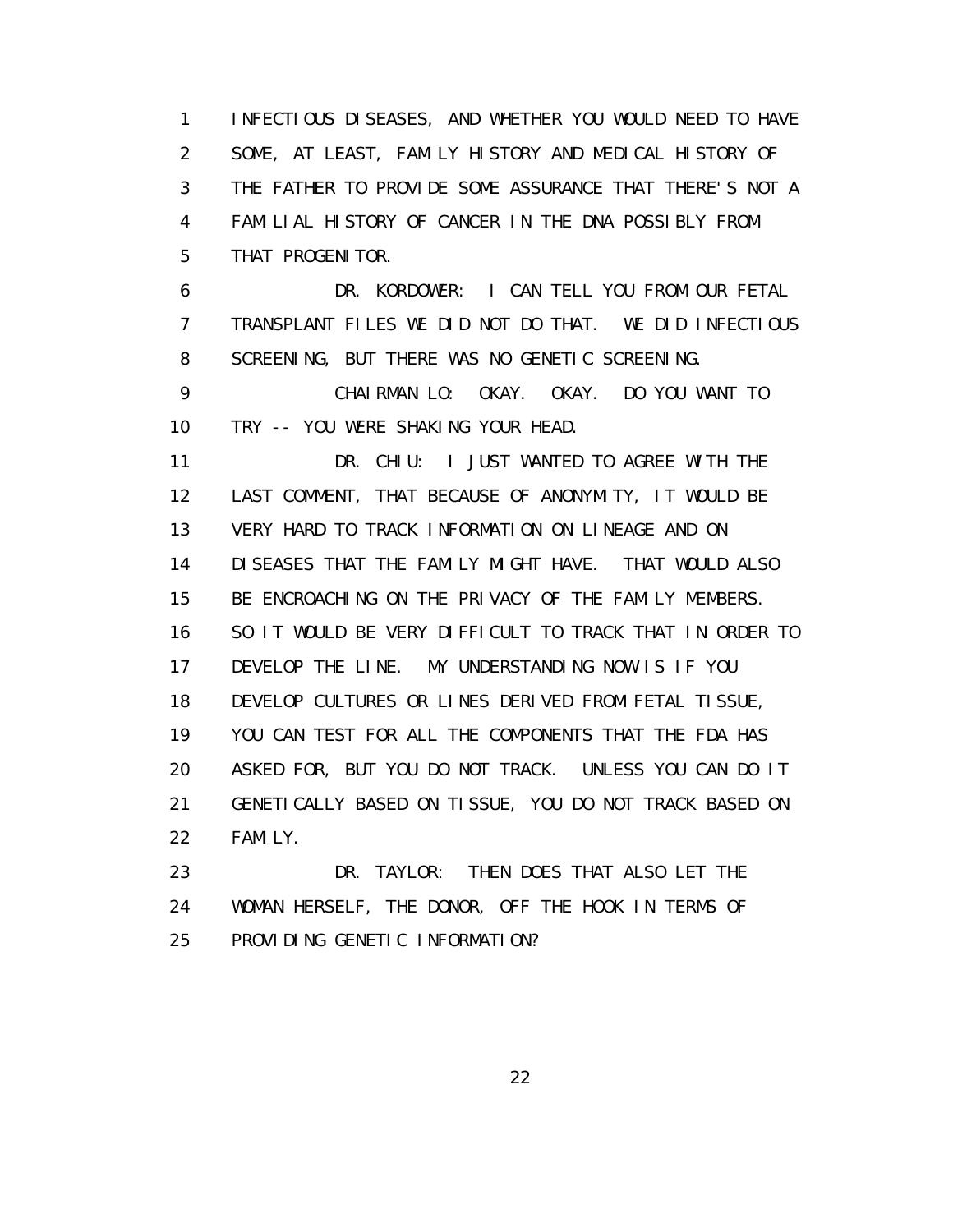1 DR. CHIU: THAT IS MY UNDERSTANDING. 2 CHAIRMAN LO: SO LET'S TRY AND THINK THROUGH. 3 I'M GOING TO PUSH ON THIS BECAUSE I THINK THIS IS SO 4 COMPLICATED. LET'S AGAIN CLOSE THE CASE -- ROB, I 5 DON'T KNOW IF YOU WERE INVOLVED. THIS CAME OUT OF UC A 6 COUPLE YEARS AGO AND THE IVF PROGRAM. IN THE 7 INFERTILITY CONTEXT, NOT THE TRANSPLANTATION CONTEXT, A 8 YOUNG WOMAN HAD DONATED AN OOCYTE TO AN INFERTILE 9 COUPLE. THEY HAD A CHILD. AND THEN SUBSEQUENT TO THAT 10 DONATION, A STRONG FAMILY HISTORY OF A GENETIC CANCER 11 DEVELOPED IN THE FAMILY OF THE EGG DONOR. AND THERE 12 WERE CONCERNS ABOUT WHETHER -- SHE ACTUALLY CAME FORTH 13 AND WANTED TO DISCLOSE THAT TO THE PARENTS BECAUSE OF 14 THE SCREENING IMPLICATIONS. AND SO THERE IS THE 15 POSSIBILITY -- AT THAT POINT THERE WAS NO MUTATION, DNA 16 MUTATION THAT HAD BEEN IDENTIFIED, BUT IT WAS PRETTY 17 CLEAR FROM THE GENETICIST WHO THOUGHT IT WAS A STRONG, 18 DOMINANT TRAIT. 19 SO THE ISSUE WOULD BE THAT THERE MAY BE

 20 FAMILY HISTORIES OF CANCER THAT CANNOT BE PICKED UP BY 21 SCREENING, BUT COULD BE PICKED UP BY A SIMPLE FAMILY 22 HISTORY. AND NOW THE QUESTION WOULD BE IN TERMS OF 23 LOOKING NOW AT THE RISKS TO TRANSPLANT RECIPIENTS, 24 WHICH IS A DIFFERENT ISSUE, IT SEEMS TO ME, THAN 25 CONFIDENTIALITY OF THE DONOR, TO WHAT EXTENT WE NEED TO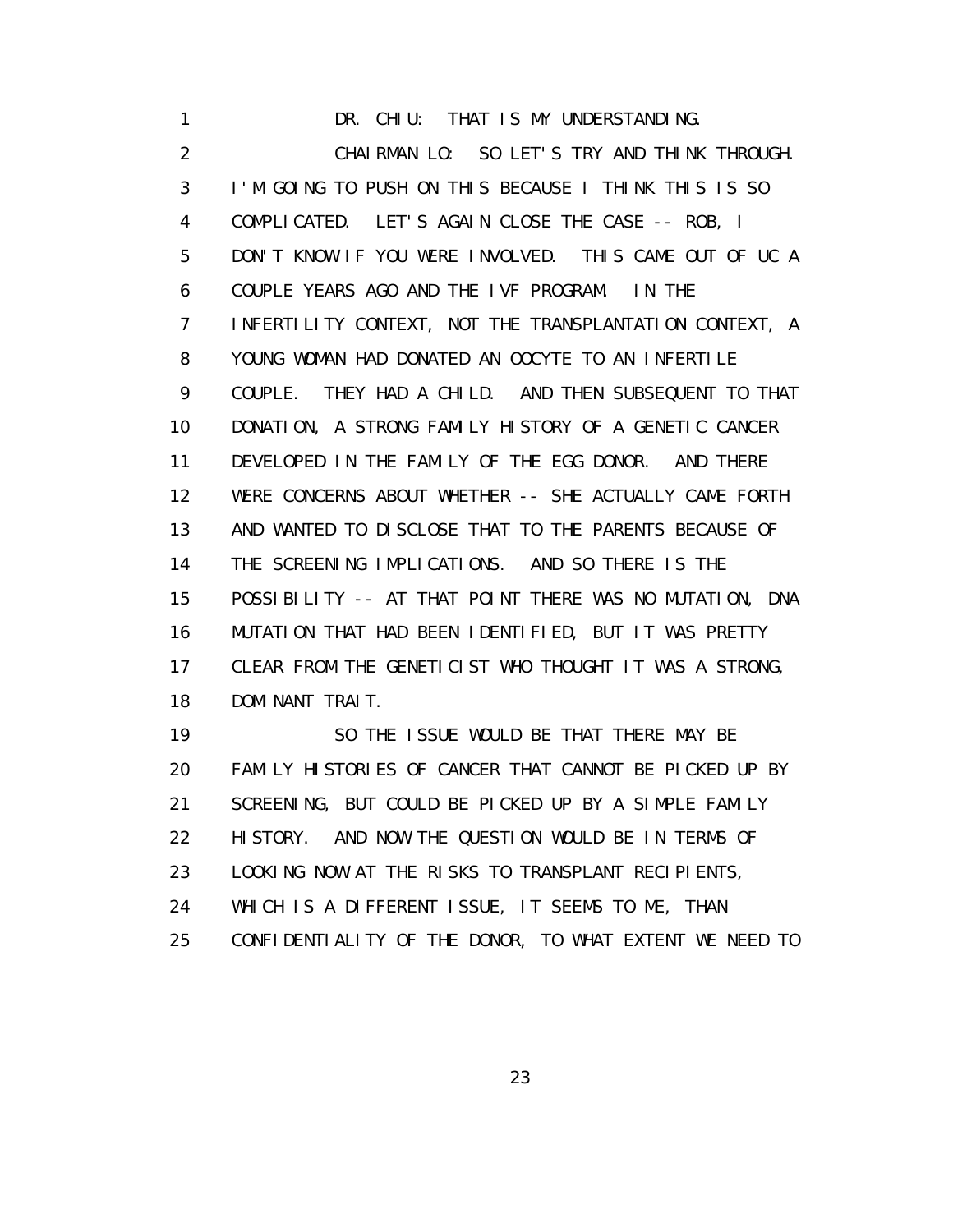1 FOLD THAT IN.

 2 ANYONE WANTS TO SPEAK, BUT I WANT TO GET ROB 3 AND JEFF.

 4 DR. CHIU: MAY I JUST RELAY A CASE THAT I 5 RECALL THAT WAS DISCUSSED AT THE NIH. AND THAT WAS 6 THAT SOMEBODY HAD SENT OUT A FORM FOR, I BELIEVE, A 7 PATIENT TO INDICATE THE FAMILIAL HISTORY OF 8 (UNINTELLIGIBLE) OR DISEASES OF THAT SORT. AND SHE 9 NOTED IN AND DREW THE FAMILY TREE, FATHER, AN UNCLE, 10 ETC., AND SENT IT IN. AND THERE WAS A VERY STRONG CASE 11 MADE THAT (INAUDIBLE) OBJECTED TO IT. HIS PROFESSION, 12 HE WAS PILOT, FOR EXAMPLE, AND THAT WOULD AFFECT HIS 13 ABILITY TO HIS WORK AND HIS EMPLOYER, AND IT WAS A 14 BREACH OF HIS PRIVACY, THAT SHE -- IN ASKING HER TO 15 PROVIDE SUCH INFORMATION, IT WAS STEPPING INTO HIS 16 PRIVACY. SO I RECALL THAT AS SOMETHING THAT IS NOT 17 REALLY LOOKED UPON FAVORABLY NOW. YOU CAN'T DO IT 18 WITHOUT GIVING OUT INFORMATION ABOUT OTHER PEOPLE. 19 CHAIRMAN LO: THIS IS WHAT MAKES GENETIC 20 INFORMATION TOUGH. CAN I GET THE COMMENTS FROM THE 21 REST OF YOU ON THIS? AGAIN, THIS IS JUST A KICKOFF OF 22 WHAT'S GOING TO BE A SERIES OF DISCUSSIONS, BUT ANY OF 23 THOSE ON THE PHONE WANT TO CHIME IN ON THIS? 24 DR. TAYLOR: I GUESS I'M TRYING, AGAIN, TO 25 THINK A LITTLE BIT ABOUT THE LIKELIHOOD OF ESTABLISHING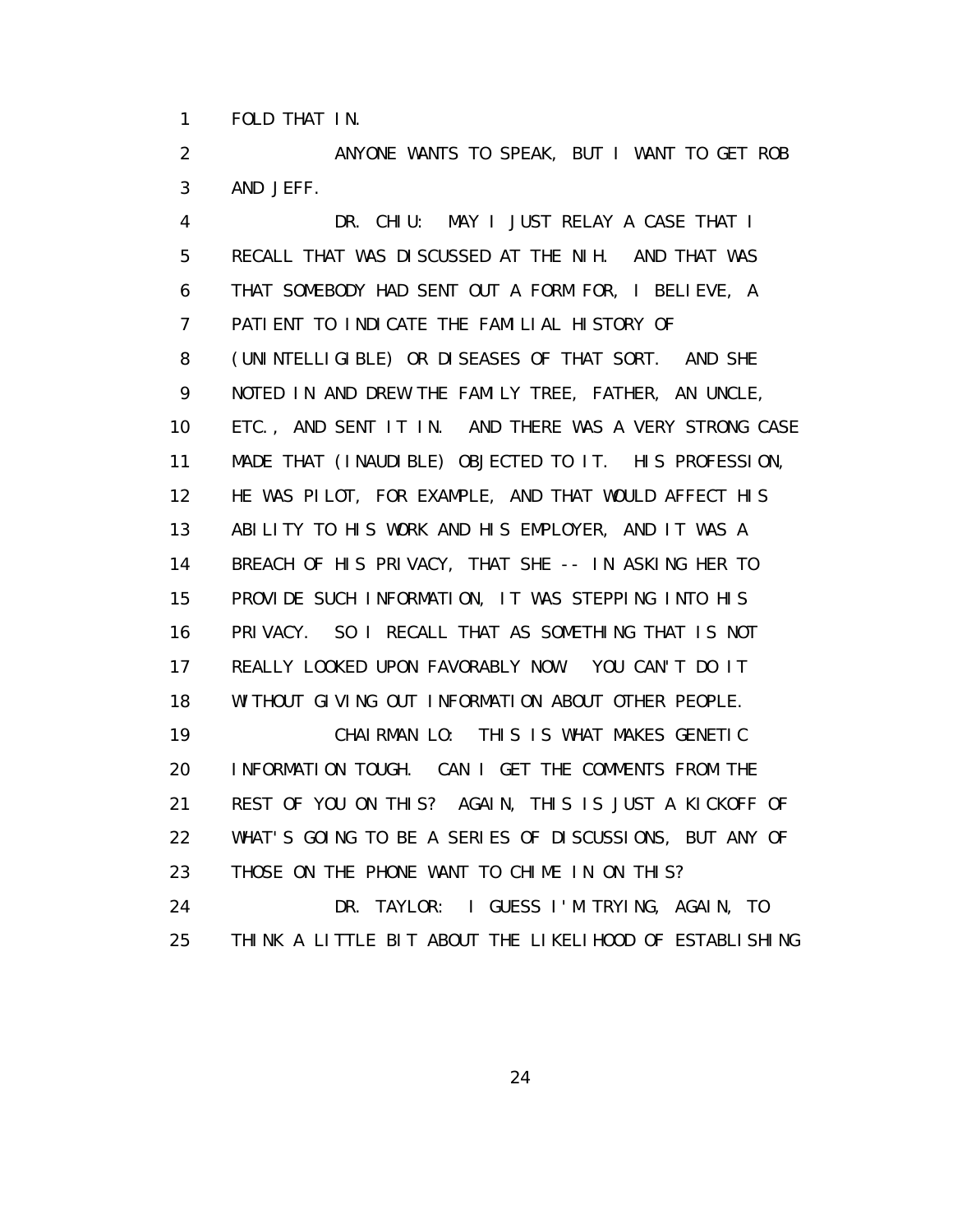1 USEFUL STEM CELL LINES FOR THERAPEUTIC USES FROM FETAL 2 TISSUE. IT HAS SOME FINITE AND RELATIVELY SMALL NUMBER 3 ATTACHED TO IT. THE NUMBER OF OTHER TYPES OF FETAL 4 TISSUE EXPERIMENTS THAT COULD BE UNDERTAKEN FOR WHICH 5 THE PEDIGREES, I THINK, ARE SUBSTANTIALLY LESS 6 IMPORTANT IS A MUCH LARGER NUMBER. AND I'M JUST A 7 LITTLE BIT CONCERNED THAT IF WE HOLD EVERYONE TO A -- 8 I'M TRYING TO FIGURE OUT HOW WE CAN MAYBE HAVE 9 DIFFERENT STANDARDS OF INFORMATION FOR THE TYPES OF 10 EXPERIMENTS THAT ARE PROPOSED TO BE DONE WITH CELLS 11 DERIVED FROM FETAL TISSUE. BECAUSE I DO AGREE THAT 12 INSOFAR AS THE INDIVIDUALS CAN BE PROTECTED FROM UNDUE 13 INSURANCE KINDS OF INVOLVEMENT, THAT HAVING AS MUCH 14 INFORMATION ABOUT THOSE TISSUES FOR CANCER RISK AND 15 OTHER THINGS FOR A LONG-TERM TRANSPLANTATION IS GOING 16 TO BE CRITICAL AND IMPORTANT TO THE SAFETY OF THE 17 PUBLIC.

 18 ON THE OTHER HAND, I THINK IF WE HOLD 19 EVERYONE TO THAT STANDARD, THERE ARE GOING TO BE A LOT 20 OF PEOPLE THAT TURN DOWN THE OPPORTUNITY TO DONATE, AND 21 THE PIPELINE TO GIVE FETAL TISSUE FOR RESEARCH IN 22 GENERAL COULD GET PRETTY MUCH DRIED UP. 23 CHAIRMAN LO: OTHERS? JEFF, YOU'VE WORKED IN

24 THIS AREA. WHAT ARE YOUR THOUGHTS HERE?

25 DR. KORDOWER: YOU ASKING ME?

<u>25 and 25 and 26 and 26 and 26 and 26 and 26 and 26 and 26 and 26 and 26 and 26 and 26 and 26 and 26 and 26 and 26 and 26 and 26 and 26 and 26 and 26 and 26 and 26 and 27 and 27 and 27 and 27 and 27 and 27 and 27 and 27 a</u>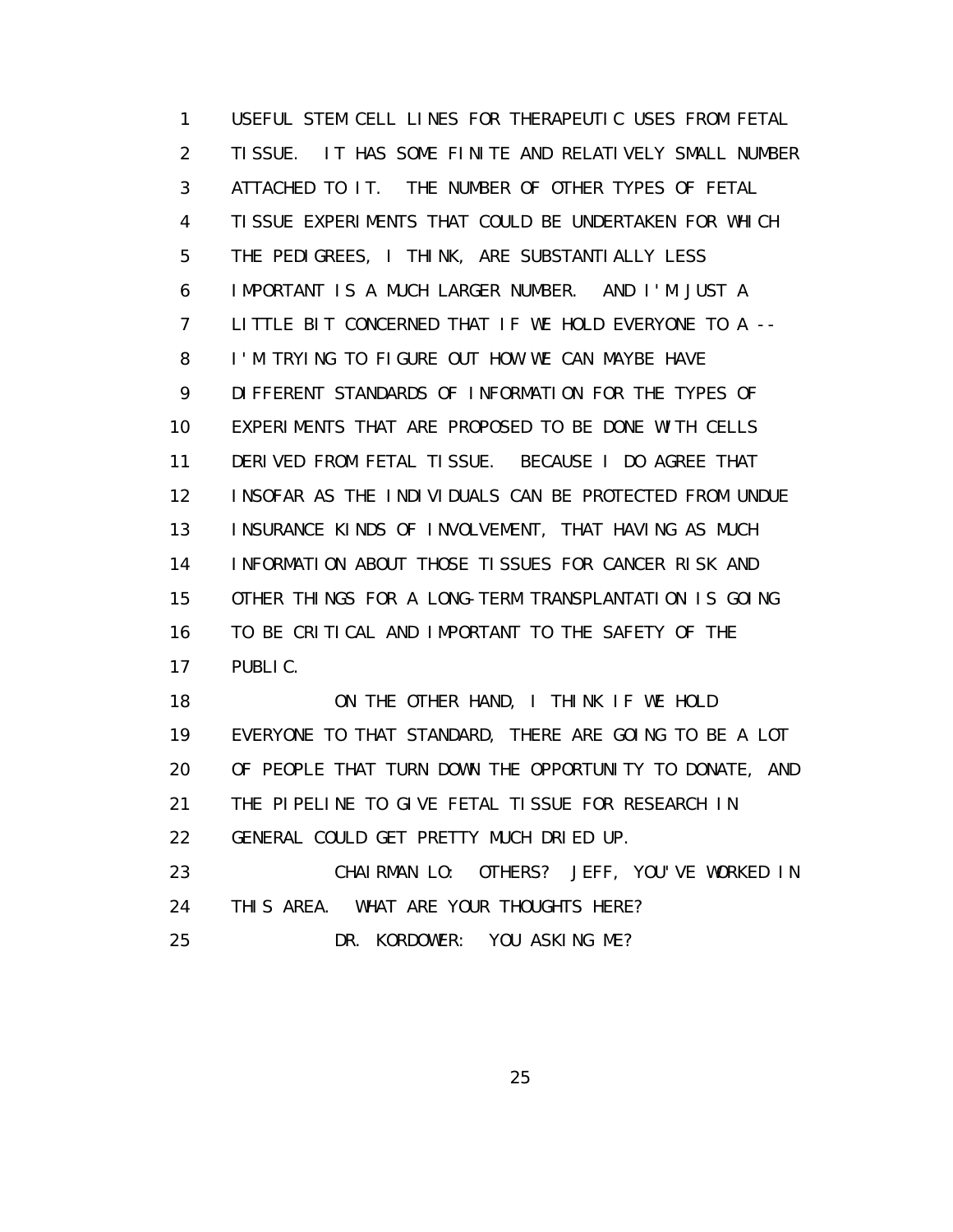1 CHAIRMAN LO: YEAH. YOU'RE THE ONE WITH A 2 LOT OF HANDS-ON EXPERIENCE IN TERMS --

 3 DR. KORDOWER: I'M WONDERING HOW WE'RE 4 DEFINING FAMILY HISTORY, FIRST OF ALL. AND IF YOU LOOK 5 HARD ENOUGH, YOU'RE LIKELY TO FIND A FAMILY HISTORY OF 6 SOMETHING FOR EVERY DONOR YOU LOOK FOR, YOU HAVE THE 7 POTENTIAL OF GETTING. AND I THINK EVERYTHING HAS A 8 CERTAIN AMOUNT OF RISK. CERTAINLY WE WANT TO MINIMIZE 9 THAT RISK, IF POSSIBLE, BUT I THINK YOU'RE OPENING UP A 10 CAN OF WORMS HERE THAT YOU CAN'T CLOSE. BUT UNLESS YOU 11 HAVE A DISEASE THAT IS -- FIRST OF ALL, EVEN HAVING AN 12 ENHANCED RISK OF CANCER PER SE DOESN'T MEAN YOU ARE 13 GETTING CANCER. AND I THINK YOU'RE OPENING UP A CAN OF 14 WORMS HERE THAT IS GOING TO BE VERY DIFFICULT TO DEFINE 15 AND TO MAKE, THEN, DONATION A PRACTICAL AND USEFUL 16 RESOURCE. 17 CHAIRMAN LO: PAT AND ALTA, DO YOU WANT TO 18 HELP US THINK THROUGH THE ISSUE OF CONFIDENTIALITY 19 VERSUS PROTECTION OF TRANSPLANT RECIPIENTS? 20 DR. TAYLOR: APPARENTLY NOT. 21 CHAIRMAN LO: ALTA, ARE YOU STILL THERE? WE 22 MAY HAVE LOST THEM. 23 MR. LOMAX: ALTA MIGHT HAVE HAD TO LEAVE THE

24 CALL.

25 MS. KING: YOU HAVEN'T LOST ME. I JUST DON'T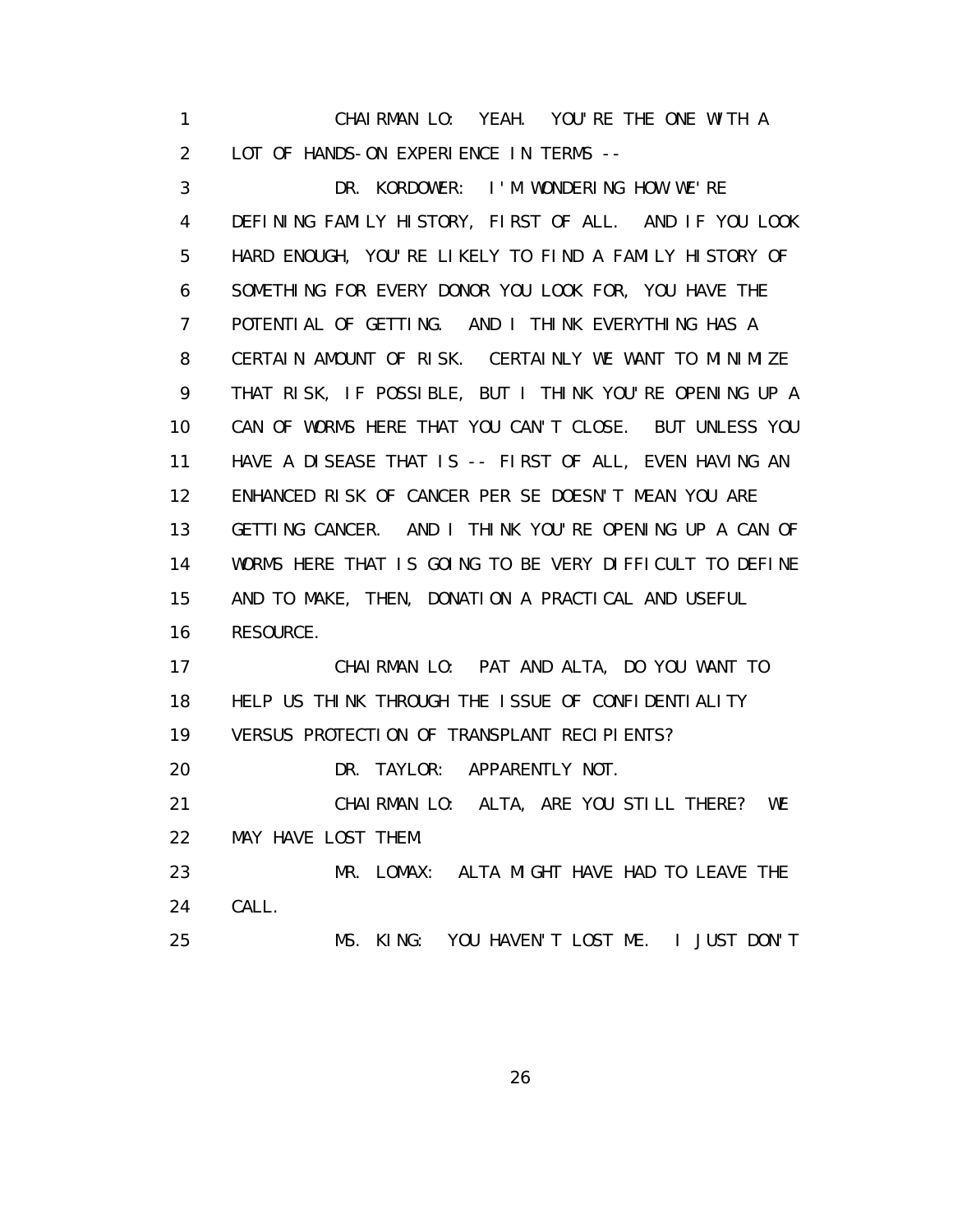1 KNOW WHAT TO SAY. I LIKE -- I DON'T KNOW A LOT ABOUT 2 THE SCIENCE. I LIKED THE IDEA OF NOT TRYING TO HAVE 3 ONE RULE THAT MIGHT COVER ALL POSSIBILITIES, ESPECIALLY 4 AS THE RESEARCH DEVELOPS. AND THAT MAYBE WE NEED SOME 5 GRADUATED WAY OF LOOKING AT THIS, BUT I CAN'T THINK OF 6 A GRADUATED WAY. I MEAN IT WOULD BE POSSIBLE, OF 7 COURSE, IF THERE WERE A WILLING FATHER WHO WAS THERE AS 8 WELL WITH RESPECT TO THE TISSUE TO GET THE KIND OF 9 INFORMATION WE'VE BEEN TALKING ABOUT FROM BOTH PARTIES. 10 MAYBE WE HAVE TO SET SOME GENERAL GUIDELINES AND ALLOW 11 THE REVIEWING BODY, BASED ON THE NATURE OF THE 12 RESEARCH, I GUESS, IN THE FUTURE GET INFORMATION FROM 13 BOTH THE MOTHER AND THE FATHER, SO THEY WOULD BE IN A 14 POSITION TO EVALUATE WHETHER IT MAKES SENSE TO DO THAT 15 GIVEN THE TYPE OF RESEARCH.

 16 I'M COMPLETELY BEFUDDLED. IT'S REALLY TOUGH. 17 CHAIRMAN LO: I THINK THIS IS GOING TO BE 18 TOUGH TO WORK OUT FOR OUR SORT OF FINAL RECOMMENDATION. 19 I THOUGHT WE COULD JUST SORT OF GET THE DISCUSSION 20 JUMP-STARTED.

 21 ROB, IN THE E-MAIL DISCUSSIONS WE'VE HAD, YOU 22 MADE SOME, I THOUGHT, WERE VERY, VERY GOOD COMMENTS ON 23 THE ISSUE OF THIRD-PARTY INVOLVEMENT IN THE PROCUREMENT 24 OF FETAL TISSUE FOR RESEARCH AND SORT OF MADE SOME 25 POINTS IN FAVOR OF THE RESEARCHER BEING INVOLVED IN THE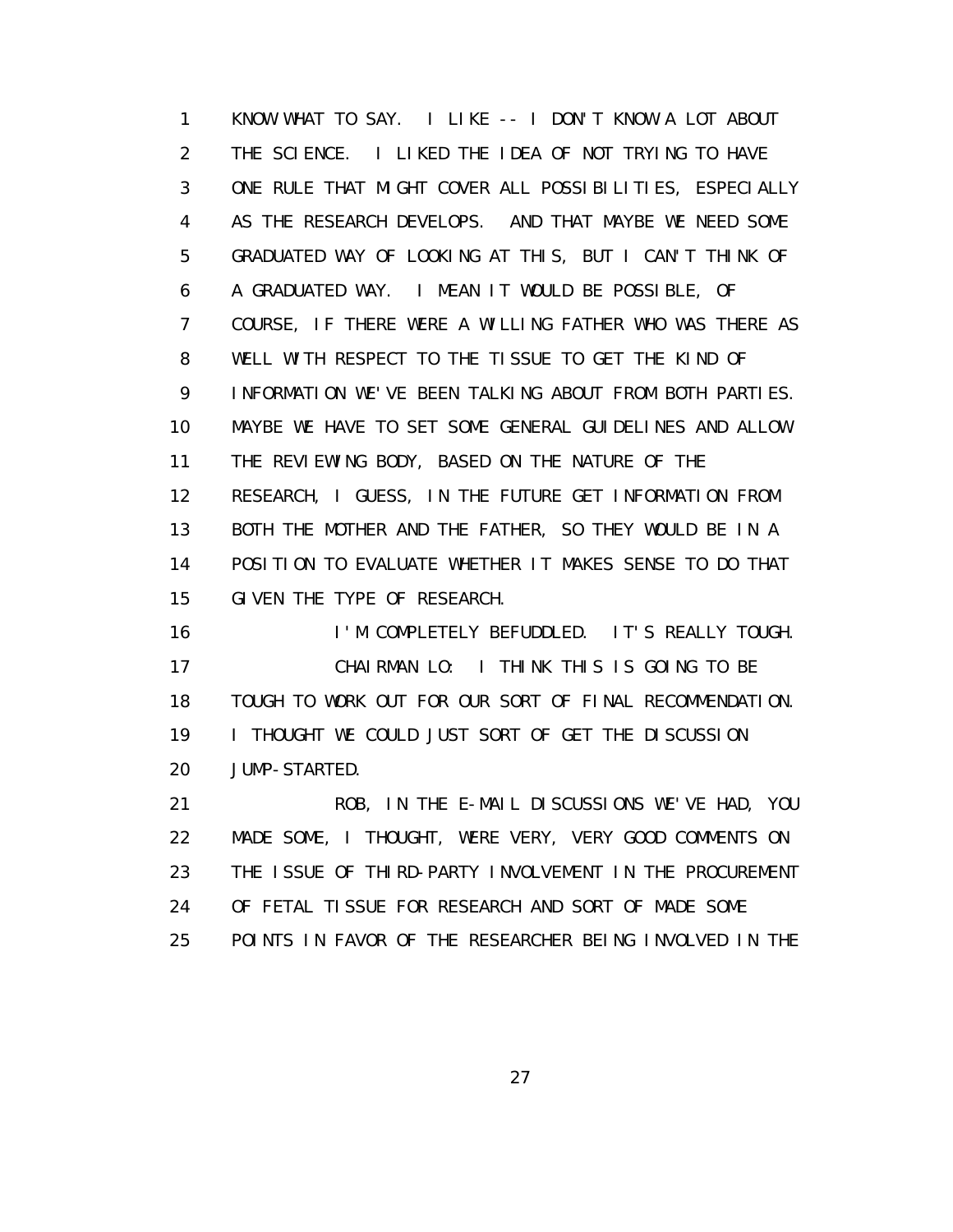1 OPERATING ROOM IN TERMS OF THE QUALITY, THE FRESHNESS 2 OF THE TISSUE. DO YOU WANT TO SORT OF SAY THAT? AND 3 I'D LIKE TO GET JEFF'S COMMENTS AS WELL BECAUSE IT'S 4 SOMETHING I KNOW HE HAS EXPERIENCE WITH.

 5 DR. TAYLOR: LET ME START BY I ABSOLUTELY 6 RESPECT PAT'S KIND OF CONCERNS ABOUT BOTH PROTECTION OF 7 INVESTIGATORS FROM POSSIBLE BACKLASH OF BEING INVOLVED 8 IN AN ABORTION CLINIC ENVIRONMENT. BUT I GUESS AS 9 SOMEBODY WHO'S DONE SOME OF THIS RESEARCH IN THE PAST 10 AND REALLY ALL OF MY WORK IS KIND OF BASED ON PRIMARY 11 HUMAN TISSUE TYPES OF INVESTIGATIONS, I CERTAINLY HAVE 12 A BIAS TO WANTING TO BE THERE BOTH TO CONSENT THE 13 PATIENTS, TO SORT OF HAVE DIRECT CONTACT WITH THEM, TO 14 INFORM THEM WHAT MY RESEARCH PROTOCOLS ARE ALL ABOUT, 15 TO BE ABLE TO ADDRESS QUESTIONS THAT THEY HAVE. AND I 16 THINK THAT THOSE ARE PROBABLY EVEN GREATER IN THE STEM 17 CELL AREA. AND THAT ACTUALLY REQUIRES A CERTAIN AMOUNT 18 OF CONTACT WITH THE SUBJECT. AND TO BE PRESENT AT THE 19 TIME THAT THE PROCEDURE IS DONE AND AS IMMEDIATELY 20 AVAILABLE AS POSSIBLE SO THAT THE TISSUE CAN BE HANDLED 21 IN THE MOST EXPEDITIOUS WAY TO PROTECT RNA AND PROTEIN 22 FROM DEGRADATION AND TO MAKE SURE THAT THAT TISSUE KIND 23 OF GETS INTO THE RIGHT FIXATIVE OR FROZEN OR HOWEVER 24 IT'S GOING TO BE PREPARED. AND TO RELY ON A SORT OF 25 THIRD PARTY TO PROVIDE THOSE SERVICES, CONSENTING AS

<u>28 and 28</u>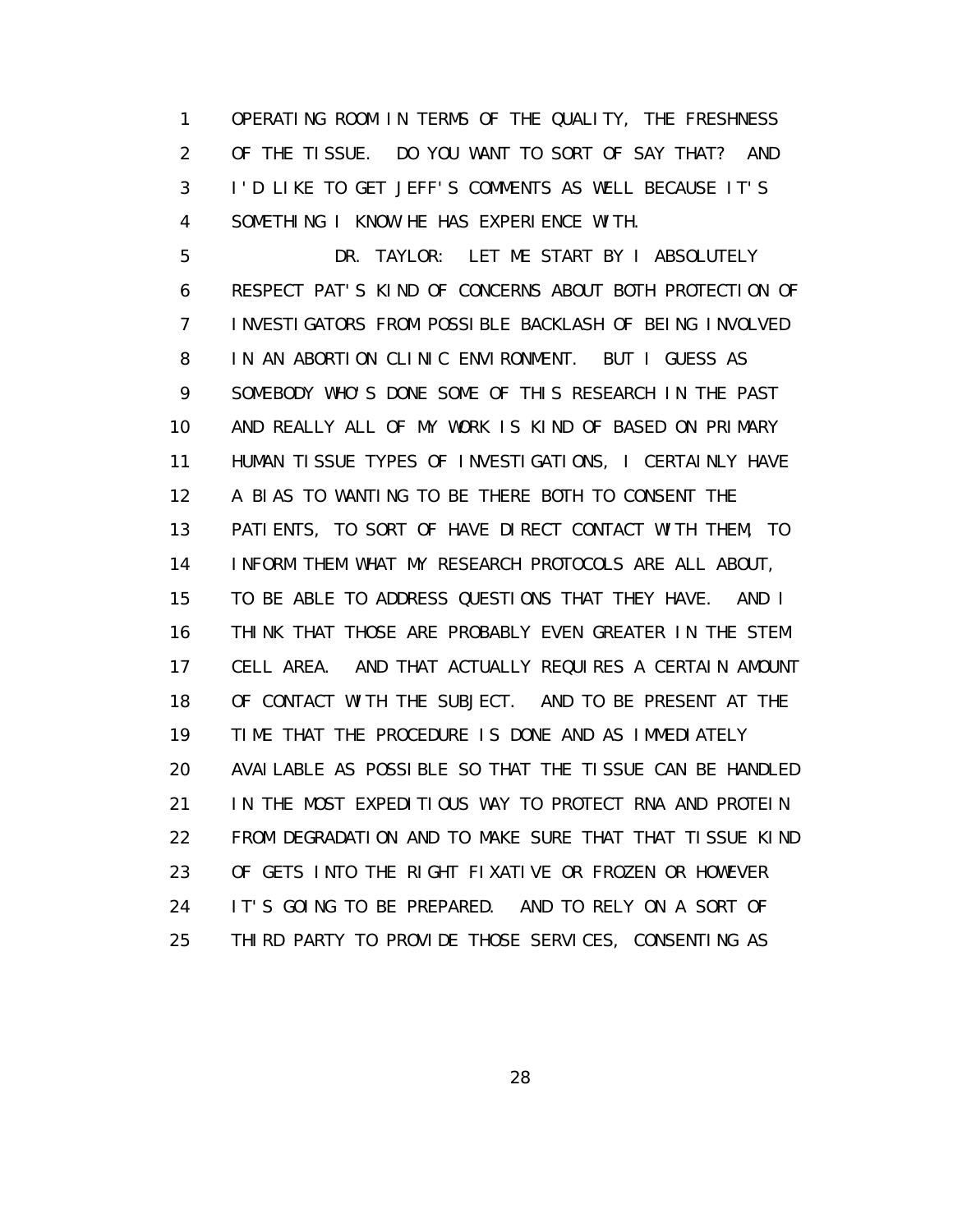1 WELL AS TISSUE HANDLING, I'VE JUST NEVER PERSONALLY 2 BEEN COMFORTABLE WITH HAVING THAT DEGREE OF SEPARATION. 3 DR. KORDOWER: WE ACTUALLY DID IT THAT WAY. 4 WE INVOKED THE COLLABORATION OF THE PEOPLE AT THE 5 ABORTION CLINIC. THEY HANDLED ALL THE CONSENT. THEY 6 HANDLED THE PROCUREMENT OF THE TISSUE. THEY WERE 7 TRAINED BY OUR GROUP IN TERMS OF HOW TO HANDLE THE 8 TISSUE ONCE IT WAS PROCURED, WHAT KIND OF MEDIUM TO PUT 9 IT IN, HOW TO STORE IT. AND ONCE THE TISSUE IS 10 PROCURED, SOMEONE FROM OUR LAB GROUP WENT AND GOT IT, 11 BROUGHT IT BACK TO OUR LABORATORY FOR FURTHER 12 DISSECTION. I GUESS IT COULD WORK EITHER WAY. 13 MS. KING: I THINK THERE ARE TWO DIFFERENT 14 ISSUES HERE AND WE SHOULD CLARIFY THEM. HISTORICALLY 15 WHENEVER WE'VE DONE ORGAN OR TISSUE TRANSPLANTATION, AT 16 LEAST THAT I'M AWARE OF, WE WANTED A SEPARATION BETWEEN 17 THE PERSON PROCURING THE ORGAN OR TISSUE AND WHERE IT 18 WOULD GO AFTER IT WAS PROCURED. I THINK THIS GOES BACK 19 TO KIDNEY TRANSPLANTS. SO THE LATTER DESCRIPTION THAT 20 I JUST HEARD WOULD BE IN ACCORD WITH THAT HISTORY. 21 WHAT ROB DESCRIBED, I THINK, WOULD NOT 22 BECAUSE HE DESCRIBED IT AS WANTING TO PARTICIPATE IN 23 CONSENT OF THE PATIENT, WANTING TO BE PRESENT. SO I 24 THINK WE HAVE TWO DIFFERENT SITUATIONS. 25 ONE OF THE REASONS FOR THE ORIGINAL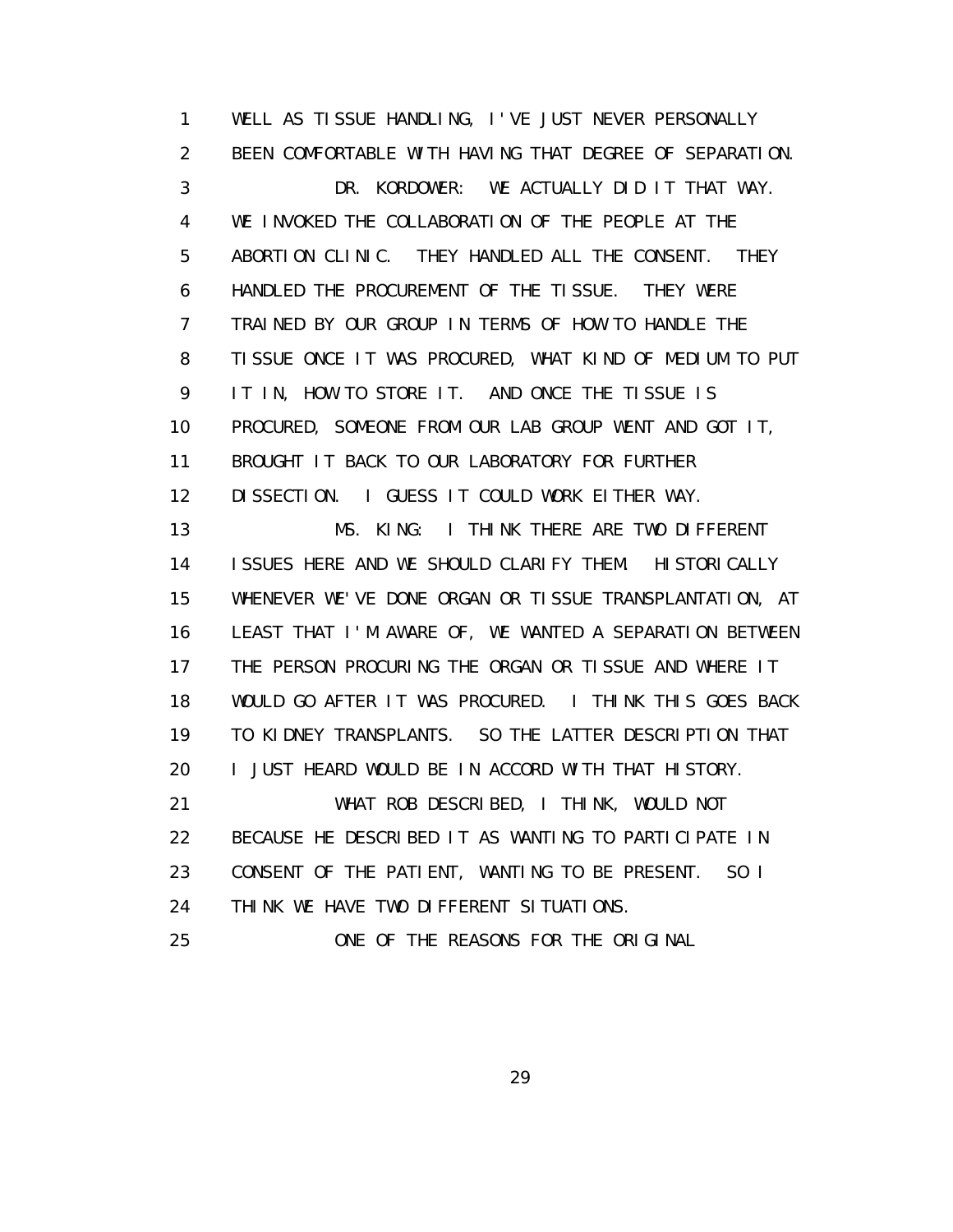1 SEPARATION RULE -- THIS DOESN'T INVOLVE THIRD PARTIES 2 NOW. I HAVEN'T GOTTEN TO THAT. ONE OF THE REASONS FOR 3 THE ORIGINAL SEPARATION RULE WAS THE PROTECTION FOR THE 4 DONOR, THAT YOU WOULD STILL WORRY ABOUT COERCION OR 5 INDUCEMENT IF YOU HAD BOTH THE PARTY WHO'S GOING TO 6 RECEIVE AND THE PARTY WHO WAS GOING TO DONATE HANDLED 7 BY THE SAME PERSON. SO I WOULD THINK THAT THAT'S ONE 8 SET OF ISSUES. 9 THE OTHER SET OF ISSUES IS WOULD YOU HAVE A

 10 THIRD-PARTY PERSON. SO I HAVEN'T GOTTEN TO THAT, JUST 11 LISTENING TO THE TWO OF YOU TALK ABOUT WHAT YOUR 12 PRACTICES ARE.

 13 DR. KORDOWER: MAYBE I'M MISUNDERSTANDING 14 WHAT WE MEAN BY THIRD PARTY.

 15 MS. KING: A THIRD PARTY IS THAT THERE'S AN 16 INTERMEDIARY BETWEEN THE PERSON OBTAINING THE TISSUE 17 AND THE PERSON WHO WANTS TO USE IT. IN OTHER WORDS, 18 YOU CAN HAVE A NONPROFIT INTERMEDIARY THAT -- 19 DR. KORDOWER: I SEE. OKAY. I GOT IT. 20 CHAIRMAN LO: PAT, DID YOU WANT TO SAY MORE 21 ABOUT THE THIRD-PARTY ISSUE AT THIS POINT JUST TO SORT 22 OF, AGAIN, GET THE ISSUES OUT? 23 MS. KING: I THINK I REALLY SAID THE 24 THIRD-PARTY QUESTION IS, FOR ME, IN THESE TIMES, WITH

25 STEM CELL RESEARCH ALREADY BEING CONTROVERSIAL, THAT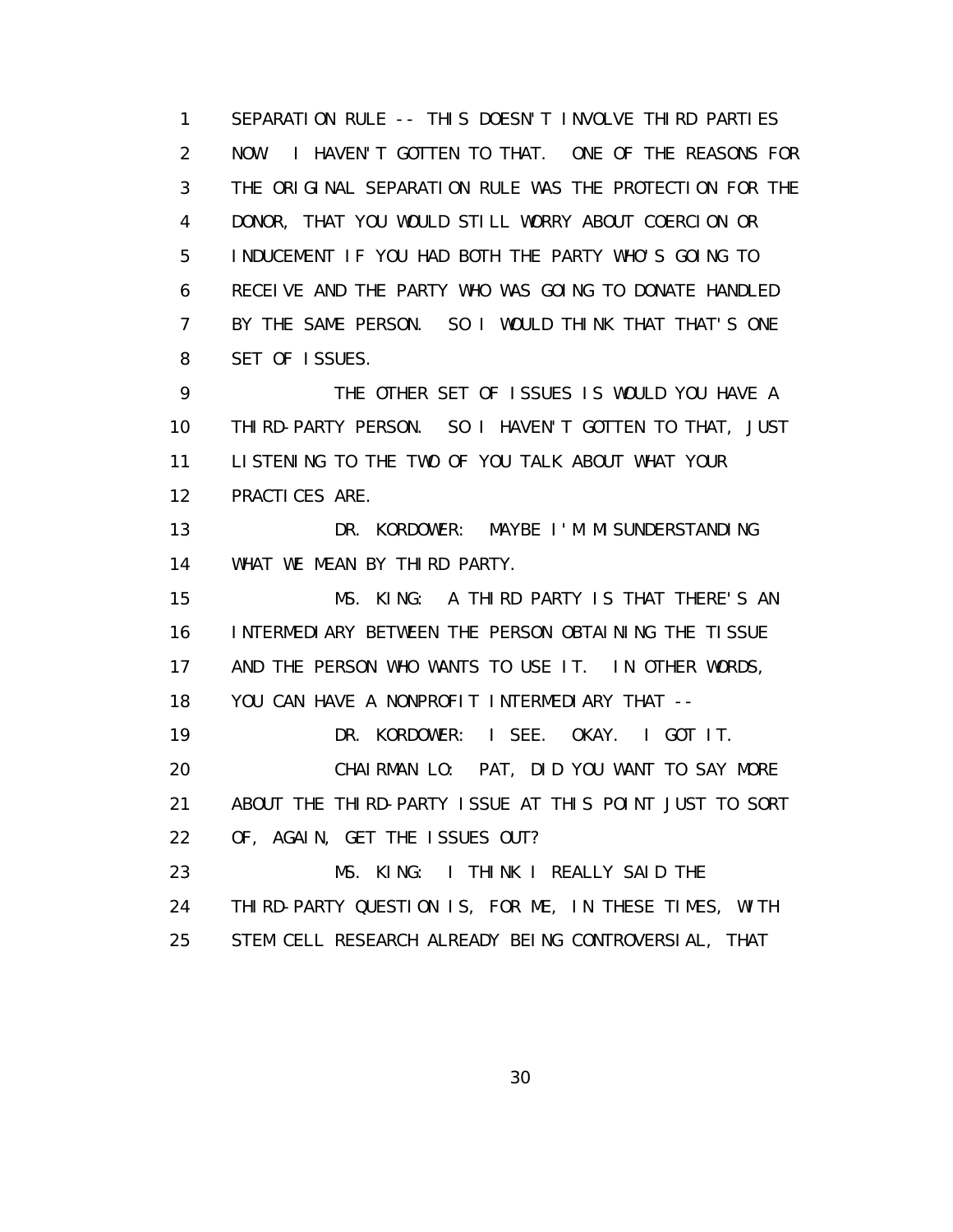1 THIS IS GOING TO MAKE IT EVEN MORE SO. IF RESEARCHERS 2 DON'T FEEL THAT THIS IS A PROBLEM, I'M NOT GOING TO 3 CONTINUE TO RAISE IT IF THEY FEEL COMFORTABLE ABOUT THE 4 THIRD-PARTY PROBLEM.

 5 I DON'T THINK THAT WHAT ROB DESCRIBED, 6 HOWEVER, I WOULDN'T BE COMFORTABLE WITH THAT. AND THAT 7 IS DIRECT INVOLVEMENT IN PROCUREMENT OF THE TISSUE 8 WORKING WITH PEOPLE DIRECTLY IN THE ABORTION CLINIC. 9 SO I UNDERSTAND HIS REASONS FOR WANTING TO DO SO. I 10 JUST THINK THAT RAISES -- IT RAISES A DIFFERENT ISSUE 11 FOR ME. IT'S NOT A QUESTION OF TRYING TO PROTECT THE 12 RESEARCHER. IT'S A QUESTION OF NOW TRYING TO PROTECT 13 THE WOMAN UNDERGOING ABORTION.

 14 CHAIRMAN LO: ROB, IS THERE A WAY OF 15 SEPARATING, I GUESS, THE ABORTION PROCEDURE WITH THE 16 HANDLING OF THE TISSUE IMMEDIATELY AFTERWARDS? I'M 17 TRYING TO -- WHAT EXACTLY IS THE EXTENT OF YOUR 18 INVOLVEMENT? I GUESS IF IT DOESN'T AFFECT THE WAY THE 19 ABORTION PROCEDURE IS HANDLED, BUT IT'S REALLY A MATTER 20 OF RECEIVING THE TISSUE AFTER THE ABORTION IS 21 COMPLETED, I'M WONDERING IF THAT WOULD ADDRESS PAT'S 22 CONCERNS OR, PAT, IT'S REALLY JUST A SORT OF THE 23 PRESENCE HOVERING AROUND THE ABORTION CLINIC THAT SORT 24 OF CAUSES PAT'S CONCERN.

25 DR. TAYLOR: I SENSE THAT ACTUALLY PAT DOES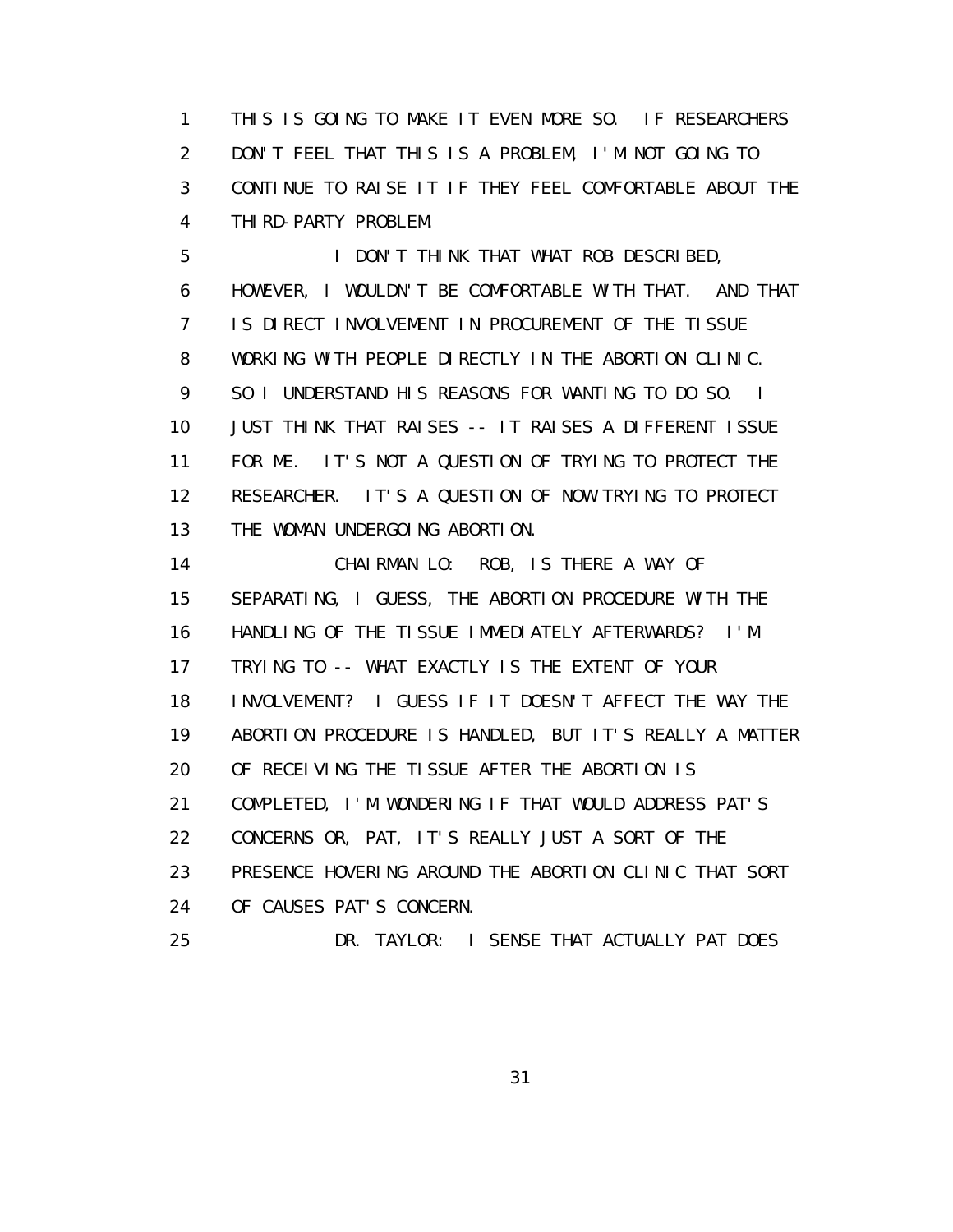1 RAISE KIND OF THE COERCION CONCERN THAT POTENTIALLY IS 2 GREATER WHEN THERE'S A TRULY INTERESTED PARTY. I 3 JUST -- IT'S REALLY JUST KIND OF BASED ON MY OWN 4 EXPERIENCE IN KIND OF ESTABLISHING COLLABORATIVE 5 RELATIONSHIPS RATHER THAN MORE INDIRECT ONES, THAT 6 THERE ARE TIMES WHEN IT'S UNCLEAR -- THE CLINICIAN 7 OBVIOUSLY WHO'S DOING THE PROCEDURE SHOULD ALWAYS BE 8 MAKING THE RIGHT CHOICES FOR THAT SUBJECT, THE PATIENT. 9 AND IF YOU THINK YOU'RE DOING AN ABORTION, YOU DO A D&C 10 AND YOU DON'T SEE ANYTHING THAT REALLY LOOKS LIKE 11 TISSUE THERE, THEN THERE'S A RISK THAT THAT WOMAN COULD 12 HAVE AN ECTOPIC PREGNANCY, A TUBAL PREGNANCY, AND 13 THAT'S SOMETHING THAT SOMEONE -- I THINK EVERYBODY 14 NEEDS TO BE AWARE OF AND THEY WANT TO MAKE SURE THAT -- 15 I'M NOT SURE THAT A THIRD PARTY WOULD NECESSARILY 16 RECOGNIZE THAT PARTS OF THE TISSUE THAT WERE SUPPOSED 17 TO BE THERE MIGHT NOT BE.

18 MAYBE JEFF HAS HAD MORE EXPERIENCE FARMING 19 OUT SOME OF THIS AND FEELS COMFORTABLE WITH IT. MAYBE 20 I'M A LITTLE BIT TOO PARANOID MYSELF ABOUT THE WAY I DO 21 THINGS. I DO UNDERSTAND PAT'S CONCERN ABOUT MAYBE IT'S 22 A MORE COERCIVE ATMOSPHERE IF THE INVESTIGATORS 23 THEMSELVES ARE THERE OBTAINING CONSENT.

 24 AGAIN, MY OPINION IS IS THAT THE MOST 25 INFORMED PERSON SHOULD BE OBTAINING CONSENT AND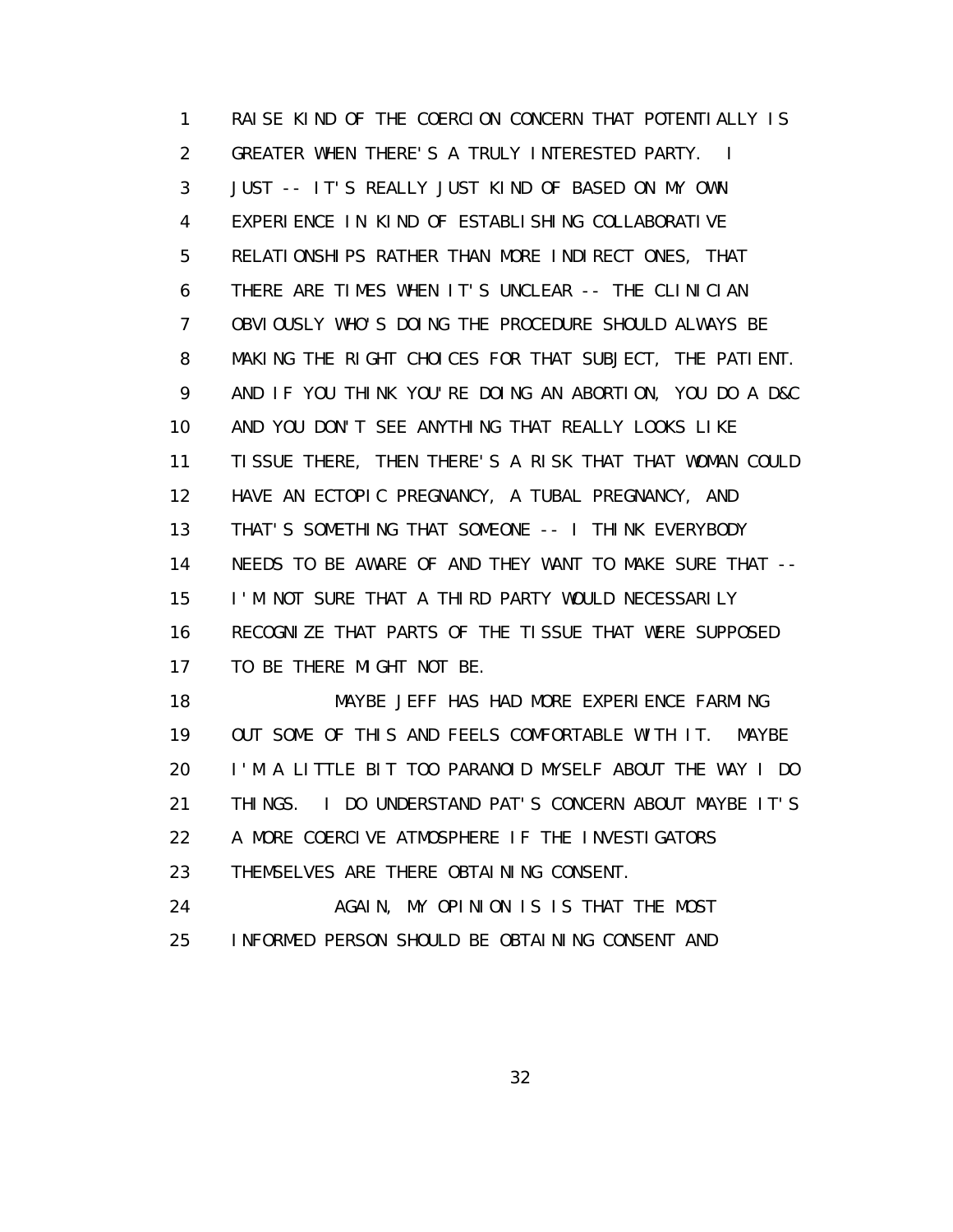1 ANSWERING QUESTIONS, BUT THAT'S JUST AN OPINION.

 2 DR. KORDOWER: JUST FOR CLARITY, WHEN WE DID 3 OUR STUDIES, THE PERSON OBTAINING THE TISSUE WAS THE 4 PERSON WHO HAD PREVIOUSLY BEEN DOING THE ABORTIONS AND 5 STILL DOING THE ABORTIONS AT THE CLINIC. IT WASN'T 6 THAT WE BROUGHT IN A THIRD PERSON FOR EXPERIMENTAL 7 PURPOSES WHO WAS, AGAIN, THE PERSON WHO WAS DOING IT 8 NORMALLY. AND, AGAIN, NOT TO CHANGE ANY OF THE 9 PROCEDURES ONE IOTA.

 10 CHAIRMAN LO: WELL, THIS IS AN IMPORTANT AND 11 COMPLICATED ISSUE. MY SENSE IS THAT WE'RE CERTAINLY 12 NOT GOING TO SETTLE IT TODAY. I DOUBT THAT WE'LL GET 13 TO IT IN MAY BECAUSE WE'LL HAVE SO MANY OTHER THINGS ON 14 THE AGENDA. BUT I THINK, ASSUMING THAT THE ICOC PASSES 15 INTERIM REGULATIONS, THEN WE HAVE A 270-DAY PERIOD 16 WHERE I THINK WE DO NEED TO DELIBERATE ABOUT THIS TO 17 TRY AND ADDRESS THESE ISSUES IN A PUBLIC MEETING AND 18 MAKE RECOMMENDATIONS THAT WOULD THEN BE SENT BACK TO 19 THE ICOC AND GO THROUGH THIS 45-DAY COMMENT PERIOD. 20 **I THINK AT LEAST WE'RE NOW, I THINK, WELL ON**  21 THE ROAD TO IDENTIFYING WHAT THE PERTINENT 22 CONSIDERATIONS ARE. I DON'T THINK WE'VE WORKED OUT 23 KIND OF HOW TO SORT THEM OUT, BUT I THINK IT'S A GOOD 24 START. 25 MS. KING: THIS IS PAT. I'M GOING TO GO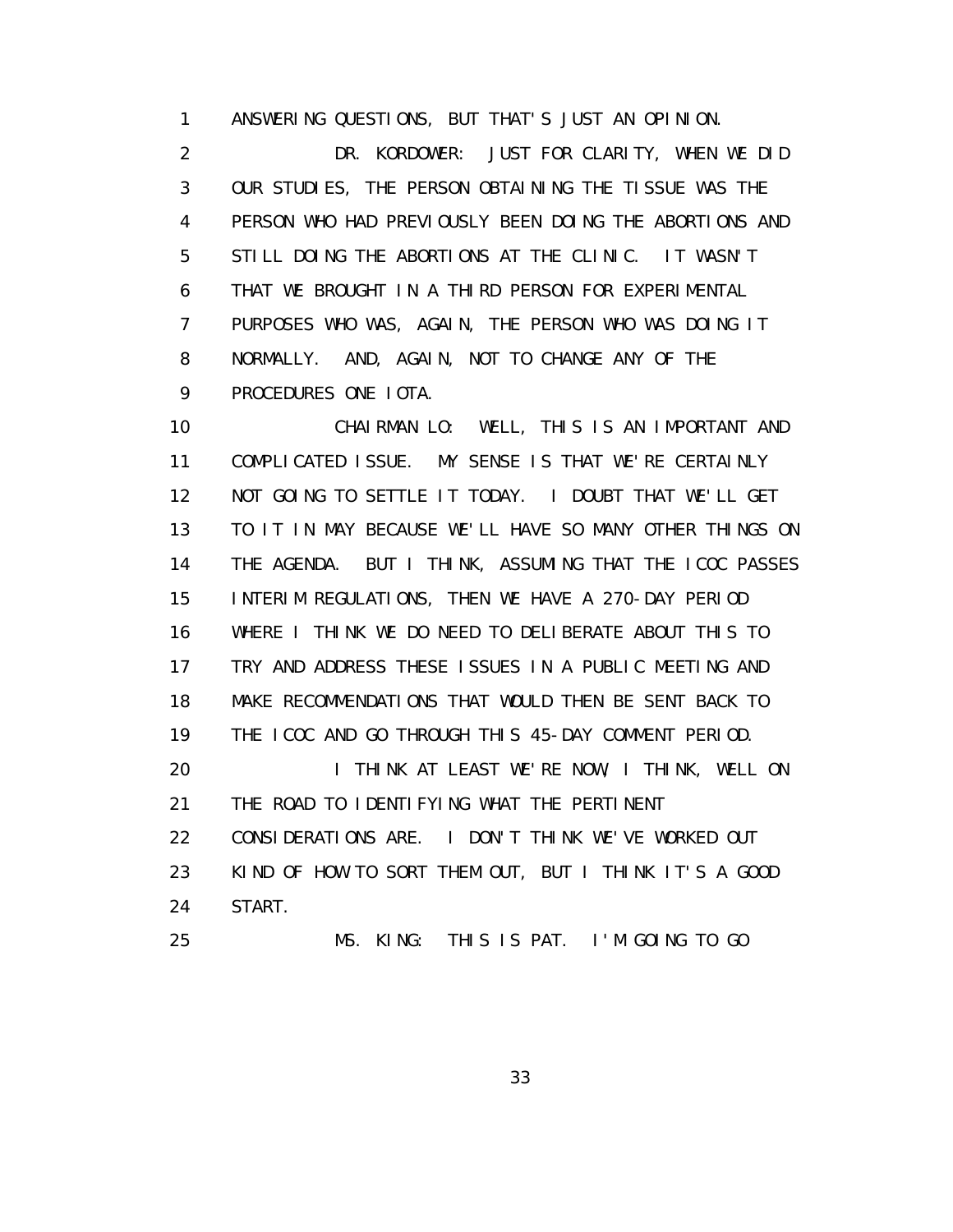1 LEAVE BECAUSE I'M TEACHING.

 2 CHAIRMAN LO: OKAY. THANK YOU, PAT. AND WE 3 WILL BE BACK TO YOU ON THIS ISSUE. THAT IS -- 4 MS. KING: THANK ALL OF YOU BECAUSE EVERYBODY 5 GOT ME TO THINK ABOUT IT SOME MORE. 6 CHAIRMAN LO: GOOD. I THINK THAT'S THE WHOLE 7 POINT OF WHAT WE NEED TO DO IS ALL THINK ABOUT IT. 8 WE'VE GOT DIFFERENT PERSPECTIVES WHICH ARE VERY USEFUL, 9 AND HOPEFULLY WE CAN COME TOGETHER AND MAKE SOME 10 CONSENSUS GUIDELINES. 11 SO THANKS, PAT, AND THANKS, JEFF AND ROB, AS 12 WELL. AND, AGAIN, I THINK YOUR THOUGHTS ARE CRUCIAL 13 BECAUSE YOU'VE BEEN INVOLVED WITH RESEARCH WITH FETAL 14 TISSUE. AND I THINK WE HAVE TO SORT OF KEEP THAT 15 UNDERSTANDING OF WHAT ACTUALLY GOES ON AND WHAT'S 16 POSSIBLE. BUT THANKS AGAIN. AND THEN WE WILL PASS OUR 17 SENSE OF THE COMMITTEE ON THE ICOC AND THEN BE IN TOUCH 18 WITH YOU AGAIN BEFORE THE MAY MEETING. THANKS. 19 HOPE THE WEATHER IS BETTER AT YOUR PLACE THAN 20 IT IS FOR US. THANKS. 21 **CHE MEETING WAS THEN CONCLUDED AT 12:58**  22 P.M.) 23 24 25